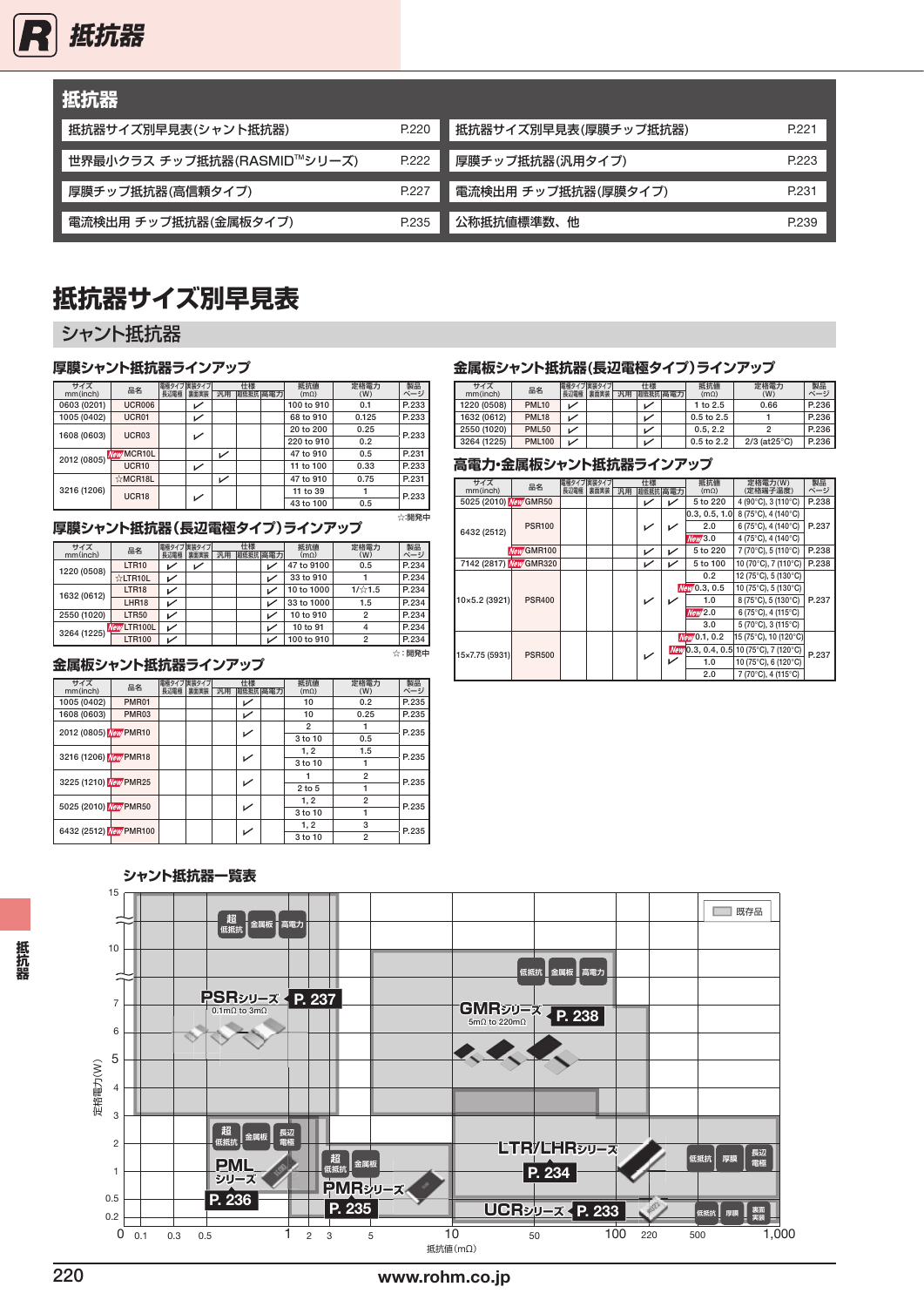## <span id="page-1-0"></span>**抵抗器サイズ別早見表**

### 厚膜チップ抵抗器(汎用タイプ/高信頼タイプ)

### **厚膜チップ抵抗器(汎用タイプ/高信頼タイプ)ラインアップ**

| サイズ<br>mm(inch) | 品名                | パッケージ<br>RASMID™ | 電極タイプ<br>長辺電極 | 仕様 |     | 抵抗値 $\overset{\text{fft}}{(\Omega)}$ | 定格電力<br>(W) | 製品ページ |     |               |                |              |
|-----------------|-------------------|------------------|---------------|----|-----|--------------------------------------|-------------|-------|-----|---------------|----------------|--------------|
|                 |                   |                  |               | 汎用 | 耐硫化 |                                      | 耐サージ 高耐サージ  | 高電力   | 高耐圧 |               |                |              |
| 03015 (009005)  | <b>SMR003</b>     | ↙                |               |    |     |                                      |             |       |     | 10 to 1M      | 0.02           | P.222        |
| 0402 (1005)     | <b>MCR004</b>     |                  |               | ↙  |     |                                      |             |       |     | 1 to 3M       | 0.031          | P.224        |
| 0603 (0201)     | MCR006            |                  |               | ↙  |     |                                      |             |       |     | 1 to 10M      | 0.05           | P.224, P.232 |
|                 | MCR01S            |                  |               |    |     |                                      |             | ↙     |     | 1 to 10M      | 0.1            | P.223        |
| 1005 (0402)     | MCR01             |                  |               | ↙  |     |                                      |             |       |     | 1 to 10M      | 0.063          | P.224, P.232 |
|                 | ESR01             |                  |               |    |     | ↙                                    |             |       |     | 1 to 10M      | 0.2            | P.227        |
|                 | SFR01             |                  |               |    | ↙   |                                      |             |       |     | 1 to 10M      | 0.063          | P.230        |
|                 | MCR03S            |                  |               |    |     |                                      |             | ↙     |     | 1 to 10M      | 0.125          | P.223        |
|                 | MCR03             |                  |               | ↙  |     |                                      |             |       |     | 1 to 10M      | 0.1            | P.224, P.232 |
|                 | SDR03             |                  |               |    |     |                                      | ↙           |       |     | 1 to 10M      | 0.3            | P.227        |
| 1608 (0603)     | ESR03             |                  |               |    |     | ↙                                    |             |       |     | 1 to 10M      | 0.25           | P.227        |
|                 | KTR03             |                  |               |    |     |                                      |             |       | ↙   | 1 to 10M      | 0.1            | P.229        |
|                 | SFR03             |                  |               |    | ↙   |                                      |             |       |     | 1 to 10M      | 0.1            | P.230        |
|                 | MCR10S            |                  |               |    |     |                                      |             | ↙     |     | 1 to 10M      | 0.25           | P.223        |
|                 | MCR10             |                  |               | ↙  |     |                                      |             |       |     | 1 to 10M      | 0.1/0.125/0.25 | P.224, P.232 |
|                 | <b>SDR10</b>      |                  |               |    |     |                                      | ↙           |       |     | 1 to 10M      | 0.5            | P.227        |
| 2012 (0805)     | <b>ESR10</b>      |                  |               |    |     | ↙                                    |             |       |     | 1 to 10M      | 0.4            | P.227        |
|                 | KTR10             |                  |               |    |     |                                      |             |       | ↙   | 1 to 10M      | 0.125          | P.229        |
|                 | SFR10             |                  |               |    | ↙   |                                      |             |       |     | 1 to 10M      | 0.125          | P.230        |
|                 |                   |                  | ↙             |    |     |                                      |             | ↙     |     | 1 to 1M       | 0.25           | P.228        |
| 1220 (0508)     | <b>LTR10</b>      |                  | ↙             |    |     |                                      |             | ↙     |     | $\frac{1}{2}$ | $\approx 1$    | P.228        |
|                 | MCR18S            |                  |               |    |     |                                      |             | ↙     |     | 1 to 10M      | 0.4            | P.223        |
|                 | MCR18             |                  |               | ↙  |     |                                      |             |       |     | 1 to 10M      | 0.125/0.25     | P.224, P.232 |
| 3216 (1206)     | ESR <sub>18</sub> |                  |               |    |     | ↙                                    |             |       |     | 1 to 10M      | 0.5            | P.227        |
|                 | KTR18             |                  |               |    |     |                                      |             |       | ↙   | 1 to 10M      | 0.25           | P.229        |
|                 | SFR <sub>18</sub> |                  |               |    | ↙   |                                      |             |       |     | 1 to 10M      | 0.25           | P.230        |
|                 |                   |                  | ↙             |    |     |                                      |             | ↙     |     | 1k to 1M      | 0.75           | P.228        |
| 1632 (0612)     | LTR18             |                  | ↙             |    |     |                                      |             |       |     | 1 to 976      | 1.5            | P.228        |
|                 | <b>ESR25</b>      |                  |               |    |     | ↙                                    |             |       |     | 1 to 10M      | 0.66           | P.227        |
| 3225 (1210)     | KTR25             |                  |               |    |     |                                      |             |       | ↙   | 1 to 10M      | 0.33           | P.229        |
|                 | SFR <sub>25</sub> |                  |               |    | ↙   |                                      |             |       |     | 1 to 1M       | 0.5            | P.230        |
|                 |                   |                  | ↙             |    |     |                                      |             | ↙     |     | 1 to 1M       | $\mathbf{1}$   | P.228        |
| 2550 (1020)     | <b>LTR50</b>      |                  | ↙             |    |     |                                      |             | ↙     |     | $\ast$        | ☆2             | P.228        |
|                 |                   |                  | ↙             |    |     |                                      |             | ↙     |     | 1 to 1M       | $\overline{2}$ | P.228        |
| 3264 (1225)     | <b>LTR100</b>     |                  | ↙             |    |     |                                      |             | ↙     |     | $\ast$        | ☆3             | P.228        |

◎RASMID™:ローム独自の新工法を用いて小型化を実現し、驚異的な寸法精度を誇る超小型部品シリーズ。<br>| RASMID™はローム株式会社の商標または登録商標です。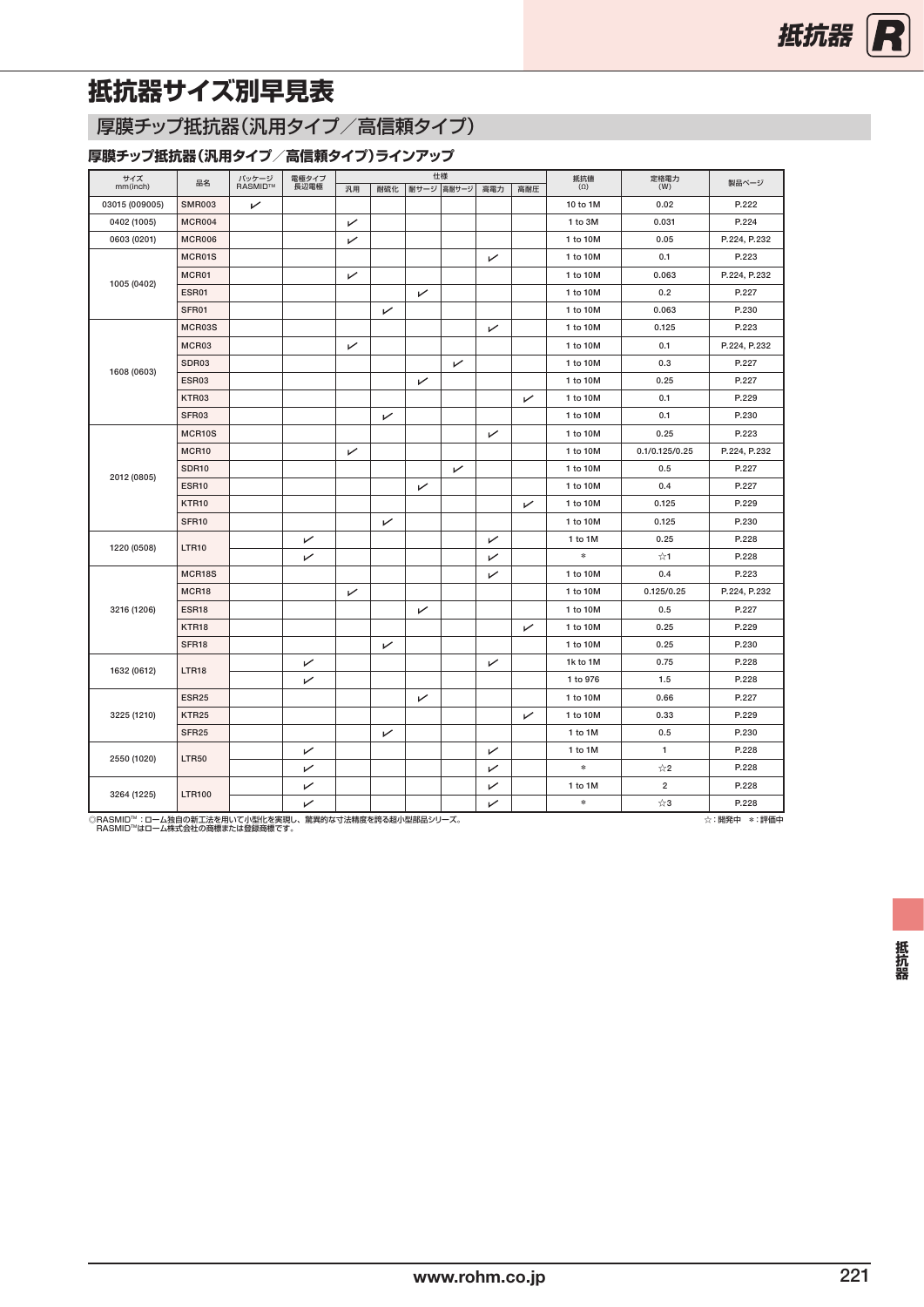<span id="page-2-0"></span>

# **超小型 角形チップ抵抗器:SMR003(03015サイズ) 世界最小クラス チップ抵抗器(RASMIDTMシリーズ)**

● 独自のプロセス技術で高精度実現

● チップ寸法精度が±20µmから±10µmへ精度向上

● 金電極の採用により、はんだ濡れ性、信頼性を向上



\*この製品は1リール基本発注数量40,000個となってお りますが、さらに最低発注ロット数を設定しております。 詳細については、お問い合わせください。

| SMR003(03015サイズ) |                   |                                |               |              |                      |                                    |                 |                  |  |  |
|------------------|-------------------|--------------------------------|---------------|--------------|----------------------|------------------------------------|-----------------|------------------|--|--|
| 品名               | サイズ略称<br>mm(inch) | 定格電力<br>$(70^{\circ}\text{C})$ | 素子最高電圧<br>(V) | 抵抗値許容差       | 抵抗温度係数<br>$(ppm/^c)$ | 抵抗値範囲                              | 使用温度<br>(C)     | 車載対応<br>AEC-Q200 |  |  |
| <b>SMR003</b>    | 03015             | 0.02W                          | 10            | J(±5%)       | ±200                 | 10 to $1M\Omega$ (E24 series)      | $-55$ to $+125$ | -                |  |  |
|                  | (009005)          |                                |               | $F(\pm 1\%)$ |                      | 10 to $1M\Omega$ (E24, E96 series) |                 |                  |  |  |

\*E24:標準品/E96:注文生産品

| ジャンパー用        |                   |             |                         |                 |                  |
|---------------|-------------------|-------------|-------------------------|-----------------|------------------|
| 品名            | サイズ略称<br>mm(inch) | 定格電流<br>(A) | 導通抵抗値                   | 使用温度<br>(C)     | 車載対応<br>AEC-Q200 |
| <b>SMR003</b> | 03015 (009005)    | 0.5         | $50 \text{m}\Omega$ Max | $-55$ to $+125$ | -                |

#### **■外形寸法**(単位:mm)

| 品名            | サイズ略称<br>mm(inch) |                 | W               |                 |   |               |
|---------------|-------------------|-----------------|-----------------|-----------------|---|---------------|
| <b>SMR003</b> | 03015<br>(009005) | $0.30 \pm 0.01$ | $0.15 \pm 0.01$ | $0.11 \pm 0.01$ | - | $0.07 + 0.01$ |

**●**SMR003



**■形名の構成**  $S$  M R O 0 0 3 R X J  $\overline{1}$ 品名 抵抗値許容差 公称抵抗値  $F \quad \pm 1\%$ 抵抗値3桁コード方式又は抵抗値4桁 コード方式ジャンパーは000で表す。  $J \neq 5\%$ 抵抗値許容差 公称抵抗値 F 4桁 : J 3桁 :

#### 包装仕様記号

|               | 抵抗値許容差<br>品名<br>記号 |              | 包装仕様         | リール                       | 基本発注数量               |                                                     |  |
|---------------|--------------------|--------------|--------------|---------------------------|----------------------|-----------------------------------------------------|--|
|               |                    | $J(\pm 5\%)$ | $F(\pm 1\%)$ |                           |                      | (DCS)                                               |  |
| <b>SMR003</b> | <b>DV</b><br>nΛ    | ⊵            | ⊵            | Embossed tape (1mm Pitch) | $\phi$ 180mm (7inch) | 40.000*                                             |  |
|               |                    |              |              |                           |                      | <b>II II./:100mm\: IEITA相枚 FEIA I ET 7000D L 维抛</b> |  |

リール(<sub>♦</sub>180mm):JEITA規格「EIAJ ET-7200B」準拠<br>◎ : 標準品

「RASMID™」は、ローム株式会社の商標または登録商標です。<br>RASMID™」は、ローム株式会社独自の新工法を用いて小型化を実現し、驚異的な寸法精度を誇る超小型部品シリーズです。<br>\*最低発注ロット数を設定しております。詳細については、お問い合わせください。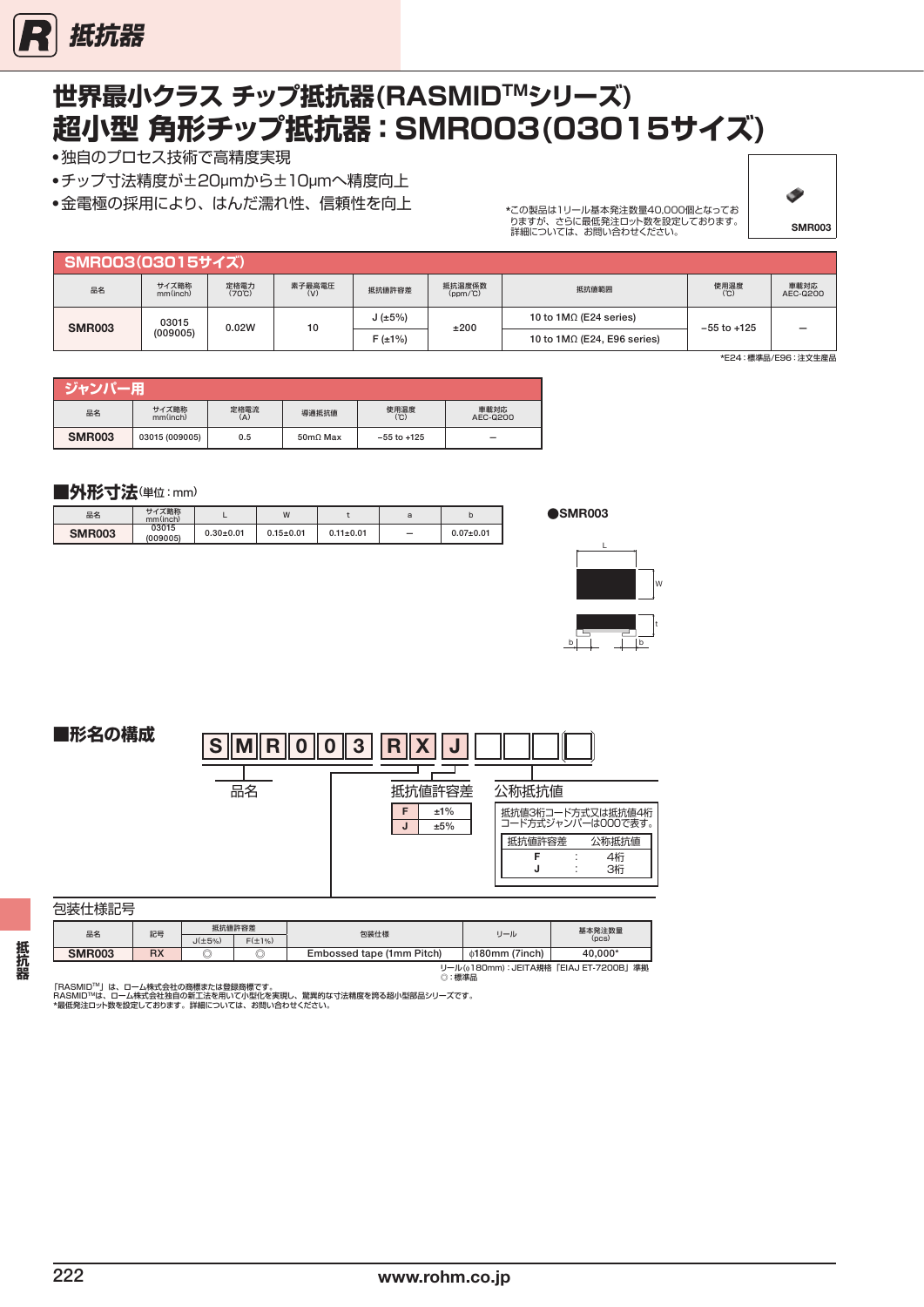

# <span id="page-3-0"></span>**汎用チップ抵抗器:New MCRシリーズ(1005サイズ~3216サイズ) 厚膜チップ抵抗器(汎用タイプ)**

 ・抵抗体パターンの見直しにより、ワンサイズ大きな製品と同等の 定格電力保証を実現 ・回路の省スペース化が可能(1608サイズ→1005サイズへ置き換えで ーー<br>約60%の面積低減)

| MCR01S | MCR03S | MCR10S | MCR18S |
|--------|--------|--------|--------|

|                            | New MCRシリーズ(1005サイズ~3216サイズ) |                                |               |                                         |                                             |                                                                               |                    |            |  |  |  |  |  |
|----------------------------|------------------------------|--------------------------------|---------------|-----------------------------------------|---------------------------------------------|-------------------------------------------------------------------------------|--------------------|------------|--|--|--|--|--|
| 品<br>名                     | サイズ略称<br>mm(inch)            | 定格雷力<br>$(70^{\circ}\text{C})$ | 素子最高電圧<br>(V) | 抵抗温度係数<br>抵抗値許容差<br>抵抗値範囲<br>$(ppm/^c)$ |                                             | 使用温度範囲<br>(C)                                                                 | 車載対応<br>(AEC-Q200) |            |  |  |  |  |  |
| <b>MCR01S</b>              | 1005<br>(0402)               | 0.1W                           | 75            | J(±5%)                                  | ±400<br>±200                                | $9.1\Omega$ (E24 series)<br>1Ω to<br>10 $\Omega$ to 10M $\Omega$ (E24 series) |                    | <b>YES</b> |  |  |  |  |  |
|                            |                              |                                | $F(\pm 1\%)$  | ±100                                    | 10 $\Omega$ to 10M $\Omega$ (E24,96 series) |                                                                               |                    |            |  |  |  |  |  |
| MCR03S                     | 1608<br>(0603)               | 0.125W                         | 150           | J(±5%)                                  | ±400<br>±200                                | 10 to $9.10$ (E24 series)<br>10 $\Omega$ to 10M $\Omega$ (E24 series)         |                    | <b>YES</b> |  |  |  |  |  |
|                            |                              |                                |               | $F(\pm 1\%)$                            | ±100                                        | 10 $\Omega$ to 10M $\Omega$ (E24,96 series)                                   | $-55$ to $+155$    |            |  |  |  |  |  |
| MCR <sub>10</sub> S        | 2012                         | 0.25W                          | 200           | J(±5%)                                  | ±400<br>±200                                | 10 to $9.10$ (E24 series)<br>10 $\Omega$ to 10M $\Omega$ (E24 series)         |                    | <b>YES</b> |  |  |  |  |  |
|                            | (0805)                       |                                |               | $F(\pm 1\%)$                            | ±100                                        | 10 $\Omega$ to 2.2M $\Omega$ (E24,96 series)                                  |                    |            |  |  |  |  |  |
| 3216<br>MCR <sub>18S</sub> |                              | 0.4W                           | 200           | J(±5%)                                  | ±400<br>±200                                | 10 to $9.10$ (E24 series)<br>10 $\Omega$ to 10M $\Omega$ (E24 series)         |                    | <b>YES</b> |  |  |  |  |  |
|                            | (1206)                       |                                |               | $F(\pm 1\%)$                            | ±100                                        | 10 $\Omega$ to 2.2M $\Omega$ (E24.96 series)                                  |                    |            |  |  |  |  |  |

\*E24:標準品/E96:注文生産品

|                     | ジャンパ一用            |             |          |                 |                    |  |  |  |  |  |  |
|---------------------|-------------------|-------------|----------|-----------------|--------------------|--|--|--|--|--|--|
| 品<br>名              | サイズ略称<br>mm(inch) | 定格電流<br>(A) | 導通抵抗値    | 使用温度範囲<br>(°C)  | 車載対応<br>(AEC-Q200) |  |  |  |  |  |  |
| <b>MCR01S</b>       | 1005 (0402)       | 1.5         |          |                 | <b>YES</b>         |  |  |  |  |  |  |
| MCR03S              | 1608 (0603)       | 2           |          | $-55$ to $+155$ | <b>YES</b>         |  |  |  |  |  |  |
| MCR <sub>10</sub> S | 2012 (0805)       | 2.5         | 50mO Max |                 | <b>YES</b>         |  |  |  |  |  |  |
| MCR <sub>18</sub> S | 3216 (1206)       |             |          |                 | <b>YES</b>         |  |  |  |  |  |  |

#### ■外形寸法(単位:mm)

| 名<br>品              | サイズ略称<br>mm(inch) |                       | W              |                | a           | b                      |
|---------------------|-------------------|-----------------------|----------------|----------------|-------------|------------------------|
| <b>MCR01S</b>       | 1005 (0402)       | $1.0 + 0.05$          | $0.5 \pm 0.05$ | $0.35+0.05$    | $0.2 + 0.1$ | $0.25^{+0.05}_{-0.10}$ |
| MCR03S              | 1608 (0603)       | $1.6 + 0.1$           | $0.8 + 0.1$    | $0.45 \pm 0.1$ | $0.3 + 0.2$ | $0.3 + 0.2$            |
| MCR <sub>10</sub> S | 2012 (0805)       | $2.0 + 0.1$           | $1.25 \pm 0.1$ | $0.55+0.1$     | $0.4 + 0.2$ | $0.4 + 0.2$            |
| MCR <sub>18S</sub>  | 3216 (1206)       | $3.2^{+0.15}_{-0.20}$ | $1.6 + 0.15$   | $0.55+0.1$     | $0.5+0.25$  | $0.5 + 0.25$           |

**●**MCR01S/03S**(標印なし) ●**MCR10S/18S**(標印なし)**



 $b\bar{1}$ a L a 립 W t

**■形名の構成**



| 包装仕様記号              |            |              |              |                        |                                                  |        |  |
|---------------------|------------|--------------|--------------|------------------------|--------------------------------------------------|--------|--|
| 品名                  | 記号         |              | 抵抗値許容差       | 包装仕様                   | リール                                              | 基本発注数量 |  |
|                     |            | $J(\pm 5\%)$ | $F(\pm 1\%)$ |                        |                                                  | (DCS)  |  |
| <b>MCR01S</b>       | <b>MQP</b> | u            | 〜            | Paper tape (2mm Pitch) | $\phi$ 180mm (7inch)                             | 10.000 |  |
| MCR03S              | EQP        |              |              | Paper tape (4mm Pitch) | $\phi$ 180mm (7inch)                             | 5.000  |  |
| MCR <sub>10</sub> S | <b>EQP</b> |              |              | Paper tape (4mm Pitch) | $\phi$ 180mm (7inch)                             | 5.000  |  |
| MCR <sub>18</sub> S | <b>EQP</b> |              |              | Paper tape (4mm Pitch) | $\phi$ 180mm (7inch)                             | 5.000  |  |
|                     |            |              |              |                        | リール(6180mm): JEITA規格「EIAJ ET-7200B」準拠<br>◎ : 標淮品 |        |  |

抵抗器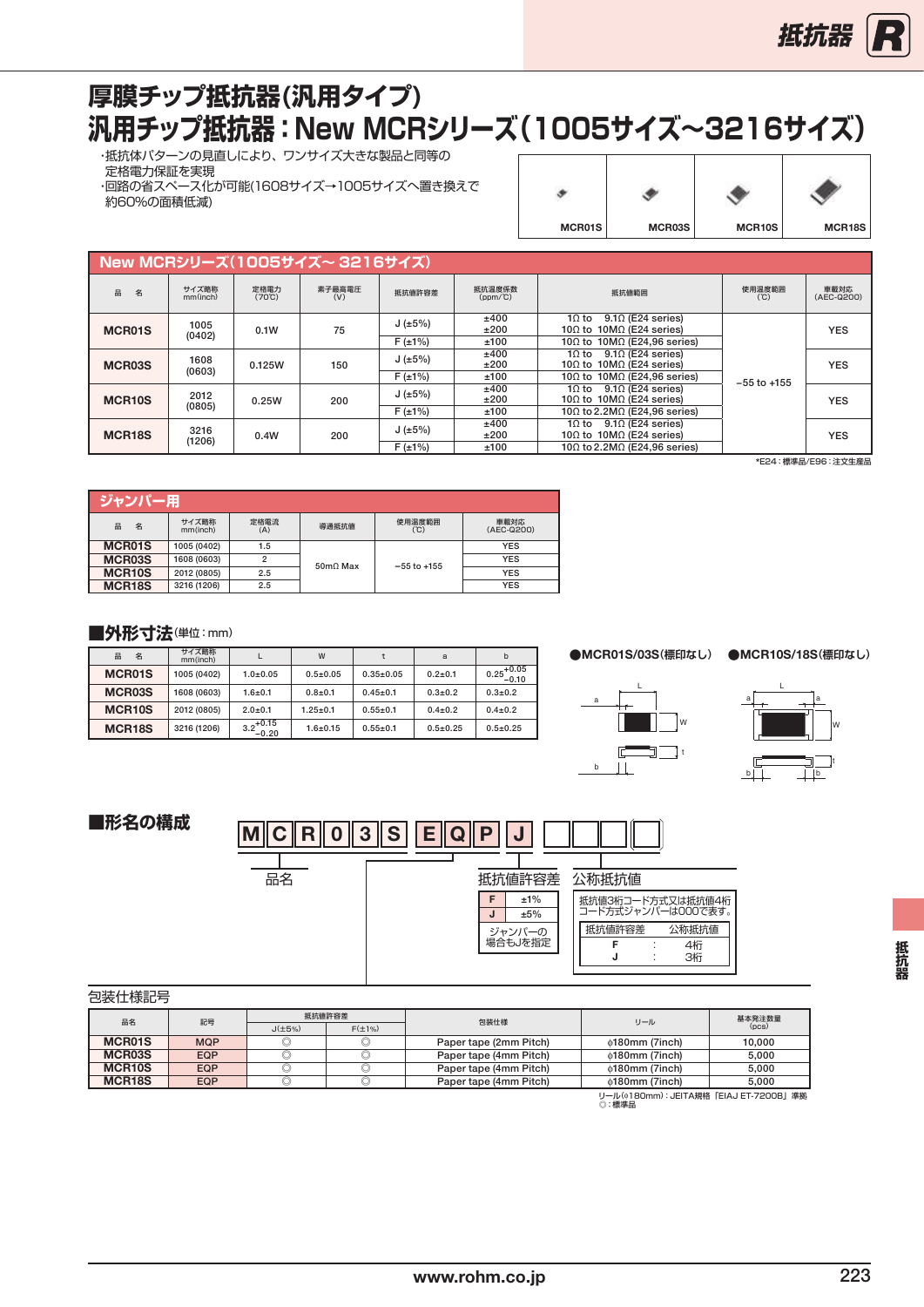<span id="page-4-0"></span>

| 厚膜チップ抵抗器(汎用タイプ)                   |  |
|-----------------------------------|--|
| 汎用チップ抵抗器:MCRシリーズ(0402サイズ~3216サイズ) |  |
| ▲宣信韜性チップ堆坑哭をすべてのエルクトロニクフ制具へ ┌──   |  |

・高信頼性チップ批抗器をすべてのエレクトロニクス製品 ・0402サイズから3216サイズまで全6タイプフルライン アップ ・ウエアラブル・モバイル機器から車載用・産業用などの

幅広い製品での実績が有ります。

| 32            |               |       |       |       |       |
|---------------|---------------|-------|-------|-------|-------|
| <b>MCR004</b> | <b>MCR006</b> | MCR01 | MCR03 | MCR10 | MCR18 |

| MCRシリーズ(0402サイズ~3216サイズ) |                   |                                |               |                                           |                                             |                                                                                                                                                                                                                                       |                 |                  |  |  |  |  |
|--------------------------|-------------------|--------------------------------|---------------|-------------------------------------------|---------------------------------------------|---------------------------------------------------------------------------------------------------------------------------------------------------------------------------------------------------------------------------------------|-----------------|------------------|--|--|--|--|
| 品名                       | サイズ略称<br>mm(inch) | 定格電力<br>$(70^{\circ}\text{C})$ | 素子最高電圧<br>(V) | 抵抗値許容差                                    | 抵抗温度係数<br>$(ppm/^{\circ}C)$                 | 抵抗值範囲                                                                                                                                                                                                                                 | 使用温度<br>(C)     | 車載対応<br>AEC-Q200 |  |  |  |  |
| <b>MCR004</b>            | 0402<br>(01005)   | 0.031W<br>(1/32W)              | 15            | J(±5%)<br>$F(\pm 1\%)$                    | $+600/-100$<br>±300<br>±250<br>±300<br>±250 | $9.1\Omega$ (E24 series)<br>$1\Omega$ to<br>$10\Omega$ to<br>$91\Omega$ (E24 series)<br>$100\Omega$ to<br>$3M\Omega$ (E24 series)<br>10 $\Omega$ to 97.6 $\Omega$ (E24, E96 series)<br>$100\Omega$ to<br>$3M\Omega$ (E24, E96 series) |                 |                  |  |  |  |  |
| <b>MCR006</b>            | 0603<br>(0201)    | 0.05W                          | 25            | J(±5%)<br>F(±1%)<br>D(±0.5%)              | $+600/-200$<br>±200<br>±200<br>±200<br>±100 | $10$ to<br>$9.1\Omega$ (E24 series)<br>10 $\Omega$ to 10M $\Omega$ (E24 series)<br>10 $\Omega$ to 10M $\Omega$ (E24, E96 series)<br>$976\Omega$ (E24, E96 series)<br>$10\Omega$ to<br>$1k\Omega$ to<br>$1M\Omega$ (E24, E96 series)   | $-55$ to $+125$ | <b>YES</b>       |  |  |  |  |
| MCR01                    | 1005<br>(0402)    | 0.063W<br>(1/16W)              | 50            | J(±5%)<br>$F(\pm 1\%)$<br>D $(\pm 0.5\%)$ | $+500/-250$<br>±200<br>±100<br>±100<br>±50  | $10$ to<br>$9.1\Omega$ (E24 series)<br>10 $\Omega$ to 10M $\Omega$ (E24 series)<br>10Ω to 2.2MΩ (E24, E96 series)<br>10 $\Omega$ to 97.6 $\Omega$ (E24, E96 series)<br>100 $\Omega$ to 1M $\Omega$ (E24, E96 series)                  |                 | <b>YES</b>       |  |  |  |  |
| MCR03                    | 1608<br>(0603)    | 0.1W                           | 50            | J(±5%)<br>FX(±1%)<br>D(±0.5%)             | ±400<br>±200<br>±100<br>±100<br>±50         | $10$ to<br>$9.1\Omega$ (E24 series)<br>10 $\Omega$ to 10M $\Omega$ (E24 series)<br>10 $\Omega$ to 10M $\Omega$ (E24, E96 series)<br>10 $\Omega$ to 97.6 $\Omega$ (E24, E96 series)<br>100 $\Omega$ to<br>$1M\Omega$ (E24, E96 series) |                 | <b>YES</b>       |  |  |  |  |
| MCR <sub>10</sub>        | 2012<br>(0805)    | 0.125W<br>0.1W                 | 150           | J(±5%)<br>F(±1%)<br>D(±0.5%)              | ±400<br>±200<br>±100<br>±100<br>±50         | $10$ to<br>$9.1\Omega$ (E24 series)<br>10 $\Omega$ to 10M $\Omega$ (E24 series)<br>10Ω to 2.2MΩ (E24, E96 series)<br>10 $\Omega$ to 97.6 $\Omega$ (E24, E96 series)<br>$1M\Omega$ (E24, E96 series)<br>100 $\Omega$ to                | $-55$ to $+155$ | <b>YES</b>       |  |  |  |  |
| MCR <sub>18</sub>        | 3216<br>(1206)    | 0.25W<br>0.125W                | 200           | J(±5%)<br>$F(\pm 1\%)$<br>D(±0.5%)        | ±400<br>±200<br>±100<br>±100<br>± 50        | $1\Omega$ to<br>$9.1\Omega$ (E24 series)<br>10 $\Omega$ to 10M $\Omega$ (E24 series)<br>10Ω to 2.2MΩ (E24, E96 series)<br>10 $\Omega$ to 97.6 $\Omega$ (E24, E96 series)<br>100 $\Omega$ to 1M $\Omega$ (E24, E96 series)             |                 | <b>YES</b>       |  |  |  |  |

| ジャンパー用            |                   |                |                   |                 |                  |  |  |  |  |  |  |
|-------------------|-------------------|----------------|-------------------|-----------------|------------------|--|--|--|--|--|--|
| 品名                | サイズ略称<br>mm(inch) | 定格電流<br>(A)    | 導通抵抗値             | 使用温度<br>(C)     | 車載対応<br>AEC-0200 |  |  |  |  |  |  |
| <b>MCR004</b>     | 0402 (01005)      | 0.5            |                   | $-55$ to $+125$ |                  |  |  |  |  |  |  |
| <b>MCR006</b>     | 0603 (0201)       | 0.5            |                   |                 | <b>YES</b>       |  |  |  |  |  |  |
| MCR01             | 1005 (0402)       |                | $50 \text{m}$ Max |                 | <b>YES</b>       |  |  |  |  |  |  |
| MCR <sub>03</sub> | 1608 (0603)       |                |                   | $-55$ to $+155$ | <b>YES</b>       |  |  |  |  |  |  |
| MCR <sub>10</sub> | 2012 (0805)       | $\overline{2}$ |                   |                 | <b>YES</b>       |  |  |  |  |  |  |
| MCR <sub>18</sub> | 3216 (1206)       | $\overline{2}$ |                   |                 | <b>YES</b>       |  |  |  |  |  |  |

#### ■外形寸法(単位:mm)

| Part No.          | サイズ略称<br>mm(inch) |                | W              |               | a              | b                      |
|-------------------|-------------------|----------------|----------------|---------------|----------------|------------------------|
| <b>MCR004</b>     | 0402 (01005)      | $0.4 + 0.02$   | $0.2 + 0.02$   | $0.13 + 0.02$ | $0.1 + 0.03$   | $0.1 \pm 0.03$         |
| <b>MCR006</b>     | 0603 (0201)       | $0.6 + 0.03$   | $0.3 + 0.03$   | $0.23 + 0.03$ | $0.1 \pm 0.05$ | $0.15 \pm 0.05$        |
| MCR01             | 1005 (0402)       | $1.0 + 0.05$   | $0.5 \pm 0.05$ | $0.35+0.05$   | $0.2 + 0.1$    | $0.25^{+0.05}_{-0.10}$ |
| MCR <sub>03</sub> | 1608 (0603)       | $1.6 + 0.1$    | $0.8 + 0.1$    | $0.45+0.1$    | $0.3 + 0.2$    | $0.3 + 0.2$            |
| MCR <sub>10</sub> | 2012 (0805)       | $2.0 + 0.1$    | $1.25 \pm 0.1$ | $0.55+0.1$    | $0.4 + 0.2$    | $0.4 \pm 0.2$          |
| MCR <sub>18</sub> | 3216 (1206)       | $3.2 \pm 0.15$ | $1.6 + 0.15$   | $0.55+0.1$    | $0.5 + 0.25$   | $0.5 \pm 0.25$         |

# **■形名の構成**

**抵抗器**

抵抗器

| $2.0 \pm 0.1$  | $1.25 \pm 0.1$ | $0.55 \pm 0.1$ | $0.4 \pm 0.2$ | $0.4 \pm 0.2$     |              |                                         |
|----------------|----------------|----------------|---------------|-------------------|--------------|-----------------------------------------|
| $3.2 \pm 0.15$ | $1.6 \pm 0.15$ | $0.55 \pm 0.1$ | $0.5 + 0.25$  | $0.5 \pm 0.25$    |              | b                                       |
| M              | R              | 6              |               | ₽<br>IJ           |              |                                         |
| 品名             |                |                |               | 抵抗値許容差            |              | 公称抵抗值                                   |
|                |                |                |               | D<br>F(X)         | ±0.5%<br>±1% | 抵抗値3桁コード方式又は抵抗値4桁<br>コード方式ジャンパーは000で表す。 |
|                |                |                |               | J                 | ±5%          | 抵抗値許容差<br>公称抵抗值                         |
|                |                |                |               | ジャンパーの<br>場合もJを指定 |              | 4桁<br>D, F(X)<br>3桁<br>J                |

#### 包装仕様記号

| 品名                | 記号                                          |              | 抵抗值許容差                                 |   |                        |                      | 基本発注数量 |  |  |  |  |
|-------------------|---------------------------------------------|--------------|----------------------------------------|---|------------------------|----------------------|--------|--|--|--|--|
|                   |                                             | $J(\pm 5\%)$ | 包装仕様<br>$F(\pm 1\%)$<br>$D(\pm 0.5\%)$ |   |                        | リール                  | (pcs)  |  |  |  |  |
| <b>MCR004</b>     | QLP                                         |              |                                        |   | Paper tape (2mm Pitch) | $\phi$ 180mm (7inch) | 20,000 |  |  |  |  |
| <b>MCR006</b>     | <b>YLP</b>                                  |              |                                        |   | Paper tape (2mm Pitch) | $\phi$ 180mm (7inch) | 15.000 |  |  |  |  |
| MCR01             | <b>MZP</b>                                  |              |                                        | ◡ | Paper tape (2mm Pitch) | $\phi$ 180mm (7inch) | 10.000 |  |  |  |  |
| MCR03             | <b>EZP</b>                                  |              | $\odot$ (FX)                           |   | Paper tape (4mm Pitch) | $\phi$ 180mm (7inch) | 5.000  |  |  |  |  |
| MCR <sub>10</sub> | <b>EZP</b>                                  |              |                                        |   | Paper tape (4mm Pitch) | $\phi$ 180mm (7inch) | 5.000  |  |  |  |  |
| MCR <sub>18</sub> | <b>EZP</b>                                  |              |                                        |   | Paper tape (4mm Pitch) | $\phi$ 180mm (7inch) | 5.000  |  |  |  |  |
|                   | リール(Φ180mm): JEITA規格「EIAJ ET-7200B」準拠 ◎:標準品 |              |                                        |   |                        |                      |        |  |  |  |  |

#### \*E24:標準品/E96:注文生産品

 $\overline{b}$ 

a

L

**103**

a

 $\frac{1}{b}$ 

W

 **●**MCR004/006/01**(標印なし) ●**MCR10/18

W

● MCR03(一部標印あり)

L

a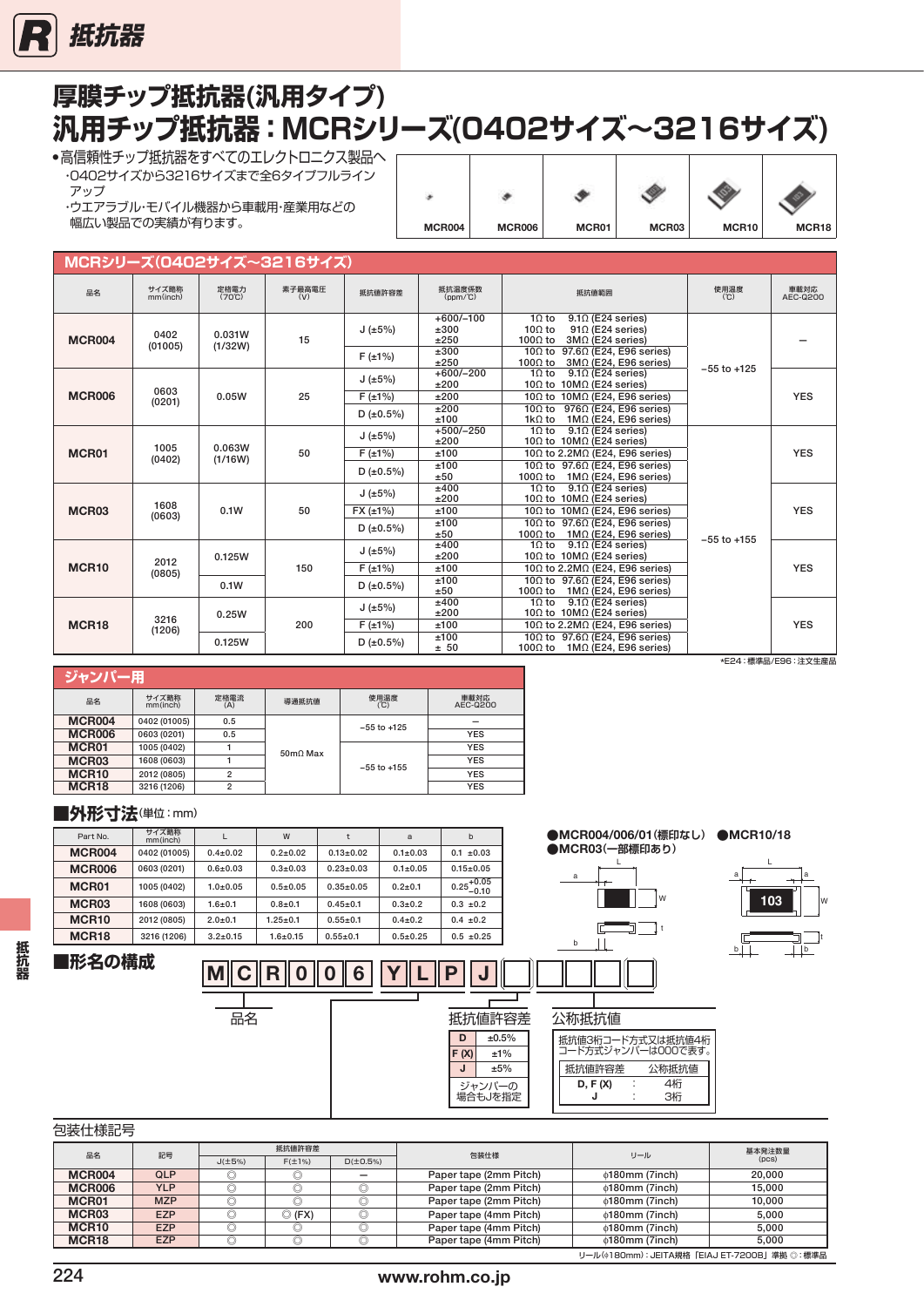# **チップネットワーク抵抗器:MNRシリーズ(1005サイズ×2 ~ 1608サイズ×4) 厚膜チップ抵抗器(汎用タイプ)**

●部品実装コストの低減 チップネットワーク化により実装回数を低減でき、 省スペース化にも貢献

●はんだフィレットの外観検査が容易 凸形電極品採用によりはんだフィレットの視認性が高くなり、 自動検査にも対応可能



| MNRシリーズ(1005サイズ×2~1608サイズ×4) |                   |     |                |                                |               |        |                      |                                                                     |                 |                  |  |
|------------------------------|-------------------|-----|----------------|--------------------------------|---------------|--------|----------------------|---------------------------------------------------------------------|-----------------|------------------|--|
| 品名                           | サイズ略称<br>mm(inch) | 端子数 | 素子数            | 定格電力<br>$(70^{\circ}\text{C})$ | 素子最高電圧<br>(V) | 抵抗値許容差 | 抵抗温度係数<br>$(ppm/^c)$ | 抵抗値範囲                                                               | 使用温度<br>(℃)     | 車載対応<br>AEC-Q200 |  |
| <b>MNR02</b>                 | 1005 (0402)×2     |     | $\overline{2}$ | 0.063W/Element                 | 25            | J(±5%) | ±200                 | 10 $\Omega$ to 1M $\Omega$ (E24 series)                             |                 | <b>YES</b>       |  |
| MNR04                        | 1005 (0402)×4     | 8   | 4              | 0.063W/Element                 | 25            | J(±5%) | $+500/-250$<br>±200  | 10 to 9.10 (E24 series)<br>100 to 1MQ (E24 series)                  | $-55$ to $+155$ | <b>YES</b>       |  |
| <b>MNR12</b>                 | 1608 (0603)×2     |     | $\overline{2}$ | 0.063W/Element                 | 50            | J(±5%) | ±200                 | 10 $\Omega$ to 1M $\Omega$ (E24 series)                             |                 | <b>YES</b>       |  |
| <b>MNR14</b>                 | 1608 (0603)×4     | 8   | 4              | 0.063W/Element                 | 50            | J(±5%) | ±500<br>±200         | 2.20 to 6.80 (E6 series)<br>10 $\Omega$ to 1M $\Omega$ (E24 series) |                 | <b>YES</b>       |  |

| ジャンパー用       |                             |            |                         |                 |                  |
|--------------|-----------------------------|------------|-------------------------|-----------------|------------------|
| 品名           | サイズ略称<br>mm(inch)           | 定格電流       | 導通抵抗値                   | 使用温度<br>(°C)    | 車載対応<br>AEC-Q200 |
| MNR02        | 1005 (0402)×2               | 1A/Element |                         |                 | <b>YES</b>       |
| MNR04        | 1005 (0402)×4               | 1A/Element | $50 \text{m}\Omega$ Max | $-55$ to $+155$ | <b>YES</b>       |
| <b>MNR12</b> | 1608 (0603)×2<br>1A/Element |            |                         |                 | <b>YES</b>       |
| <b>MNR14</b> | 1608 (0603)×4               | 1A/Element |                         |                 | <b>YES</b>       |

■外形寸法(単位:mm)

#### **●**MNR02/MNR12**(**MNR02**は標印なし)**

\*標印方法が異なる場合があります。



| 品名 |  |  | h <sub>2</sub> |                                                                             |  |
|----|--|--|----------------|-----------------------------------------------------------------------------|--|
|    |  |  |                | MNR02 1.0±0.1 1.0±0.1 0.35±0.1 0.2±0.1 0.33 $^{+0.1}_{-0.05}$ 0.25±0.1 0.68 |  |
|    |  |  |                | MNR12 1.6±0.1 1.6±0.1 0.5±0.1 0.3±0.2 0.6±0.15 0.25±0.15 0.8                |  |

|  | ●MNR04/MNR14(MNR04は標印なし) |  |
|--|--------------------------|--|
|--|--------------------------|--|

\*標印方法が異なる場合があります。

等価回路図 b2 b1 p  $R_1$ ||R2 R1=R2=R3=R4 **103**<br>R3 R4 a c t W a 等価回路図

| 品名 |                         | W |  | $D_1$ | b <sub>2</sub> |                                                                                           | D |
|----|-------------------------|---|--|-------|----------------|-------------------------------------------------------------------------------------------|---|
|    |                         |   |  |       |                | 1 MNR04   2.0±0.1   1.0±0.1   0.35±0.1   0.2±0.1   0.3±0.1   0.4±0.1   0.25±0.1   0.5     |   |
|    | $NMR14   3.2 \pm 0.1  $ |   |  |       |                | $1.6\pm0.1$ 0.5 $\pm$ 0.1 0.3 $\pm$ 0.2 0.4 $\pm$ 0.15 0.6 $\pm$ 0.15 0.25 $\pm$ 0.15 0.8 |   |



| 包装仕様記号       |             |                |              |                        |                      |        |  |
|--------------|-------------|----------------|--------------|------------------------|----------------------|--------|--|
| 品名           | 記号          | 抵抗值許容差         |              | 包装仕様                   | リール                  | 基本発注数量 |  |
|              |             | $J(\pm 5\%)$   | $F(\pm 1\%)$ |                        |                      | (pcs)  |  |
| MNR02        | <b>MOAP</b> |                |              | Paper tape (2mm Pitch) | $\phi$ 180mm (7inch) | 10.000 |  |
| MNR04        | <b>MOAP</b> | $\circledcirc$ |              | Paper tape (2mm Pitch) | $\phi$ 180mm (7inch) | 10.000 |  |
| <b>MNR12</b> | E0AP        | O              |              | Paper tape (4mm Pitch) | $\phi$ 180mm (7inch) | 5.000  |  |
| <b>MNR14</b> | E0AP        |                |              | Paper tape (4mm Pitch) | $\phi$ 180mm (7inch) | 5.000  |  |
|              |             |                |              |                        |                      |        |  |

リール(ϕ180mm):JEITA規格「EIAJ ET-7200B」準拠<br>◎ : 標準品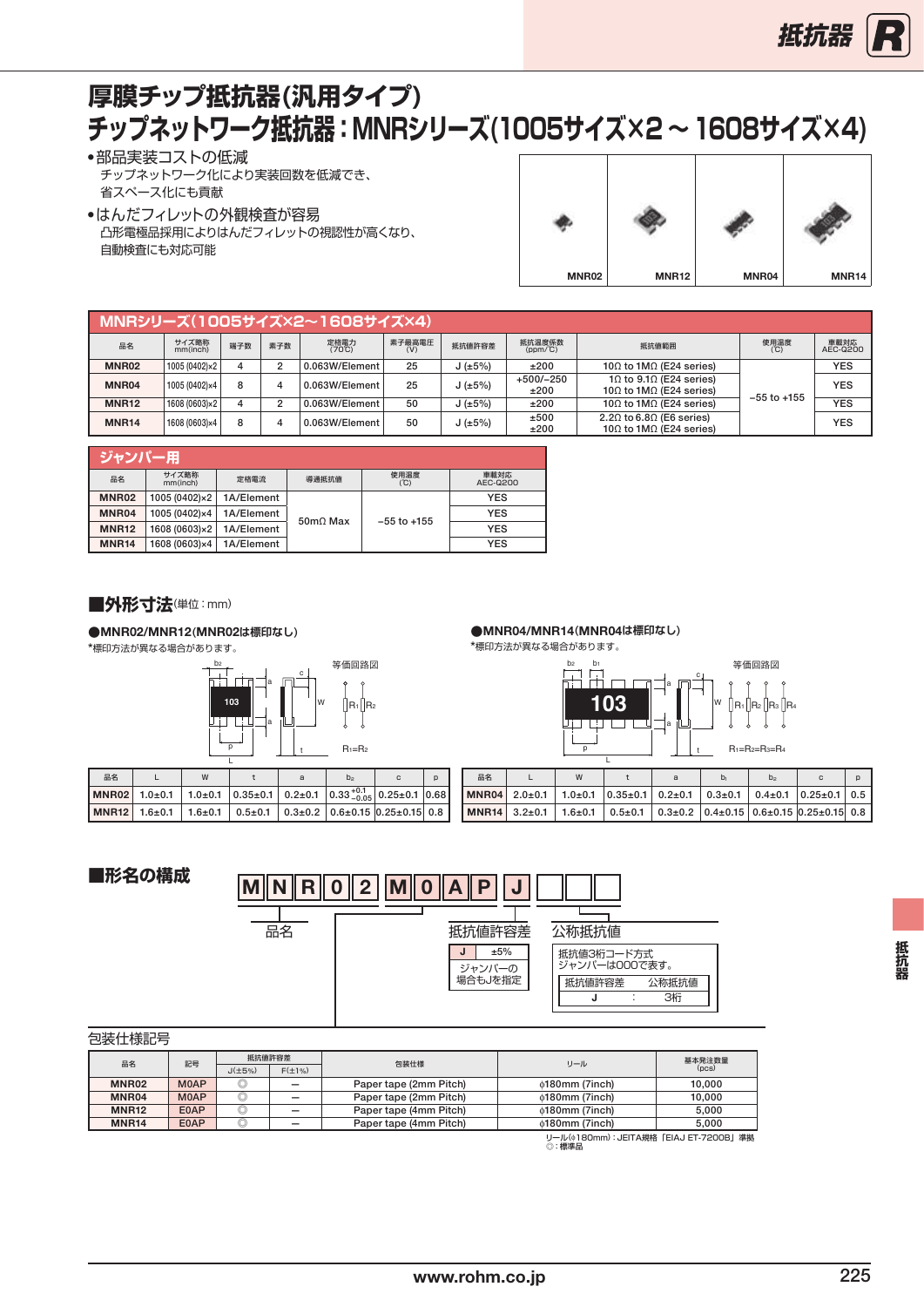

### **厚膜チップ抵抗器(汎用タイプ)** ●8素子を1パッケージ化、省スペース化・実装コスト低減に貢献 **8素子チップネットワーク抵抗器:MNRシリーズ(1608サイズ×5 ~ 1605サイズ×8)**

- ●凸形電極品採用によりはんだフィレットの視認性が高くなり、自動検査にも対応可能
- ●プルアップ抵抗、ダンピング抵抗に最適
- ●方向性がないため誤装着なし



|              |                   |     |     | MNRシリーズ(1608サイズ×5~1605サイズ×8) |        |        |                   |                                           |                 |                  |
|--------------|-------------------|-----|-----|------------------------------|--------|--------|-------------------|-------------------------------------------|-----------------|------------------|
| 品名           | サイズ略称<br>mm(inch) | 端子数 | 素子数 | 定格電力<br>(70℃)                | 素子最高電圧 | 抵抗値許容差 | 抵抗温度係数<br>(ppm/℃) | 抵抗值範囲                                     | 使用温度<br>(℃)     | 車載対応<br>AEC-Q200 |
| <b>MNR15</b> | 1608 (0603)×5     | 10  | 8   | 0.031W/Element               | 12.5   | J(±5%) | ±200              | 56 $\Omega$ to 100k $\Omega$ (E24 series) | $-55$ to $+125$ | <b>YES</b>       |
| <b>MNR18</b> | 1605 (0602)×8     | 16  | 8   | 0.063W/Element*              | 25     | J(±5%) | ±200              | $1M\Omega$ (E24 series)<br>$100$ to       |                 | <b>YES</b>       |

\*ただし全素子で合計0.25Wを超えないこと

| ジャンパー        |                   |                           |                   |                 |                  |
|--------------|-------------------|---------------------------|-------------------|-----------------|------------------|
| 品名           | サイズ略称<br>mm(inch) | 定格電流                      | 導通抵抗値             | 使用温度<br>(°C)    | 車載対応<br>AEC-Q200 |
| <b>MNR18</b> |                   | 1605 (0602)×8 1A/Element* | $50 \text{m}$ Max | $-55$ to $+125$ | <b>YES</b>       |
|              |                   |                           |                   |                 |                  |

\*ただし全素子で合計4Aを超えないこと

**■外形寸法**(単位:mm)





### 包装仕様記号

| ——————————   |      |              |                        |                                      |        |  |
|--------------|------|--------------|------------------------|--------------------------------------|--------|--|
| 品名           | 記号   | 抵抗値許容差       |                        |                                      | 基本発注数量 |  |
|              |      | $J(\pm 5\%)$ | 包装仕様<br>リール            |                                      | (pcs)  |  |
| <b>MNR15</b> | E0RP | O            | Paper tape (4mm Pitch) | $\phi$ 180mm (7inch)                 | 5.000  |  |
| <b>MNR18</b> | E0AP | O            | Paper tape (4mm Pitch) | $\phi$ 180mm (7inch)                 | 5.000  |  |
|              |      |              |                        | リール(@180mm):JEITA規格「EIAJ ET-7200B」進拠 |        |  |

リール(ϕ180mm):JEITA規格「EIAJET-7200B」準拠 。<br>◎:標準品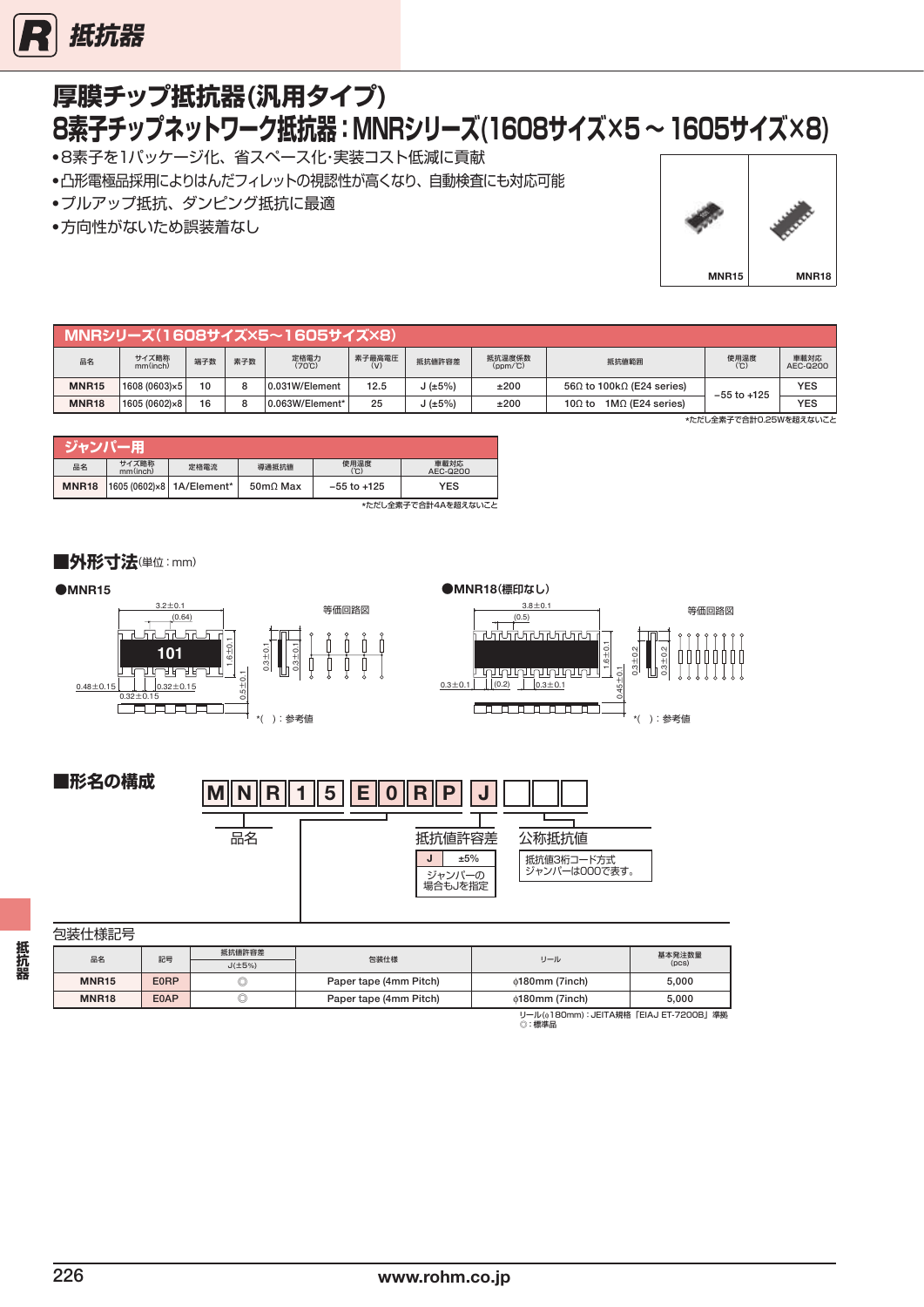# <span id="page-7-0"></span>**高耐サージチップ抵抗器:SDRシリーズ 耐サージチップ抵抗器:ESRシリーズ 厚膜チップ抵抗器(高信頼タイプ)**

- ●独自の抵抗体パターン・トリミング技術 により、耐サージ特性を大幅に向上 ●汎用シリーズより定格電力が大きく、
- セットの省スペース化に貢献

| SDR03 | <b>SDR10</b> | ESR01 | ESR03 | ESR <sub>10</sub> | ESR18 | <b>ESR25</b> |
|-------|--------------|-------|-------|-------------------|-------|--------------|

| <u>SDRシリーズ</u>    |                   |                                |               |                 |                             |                                                                                  |                 |                  |
|-------------------|-------------------|--------------------------------|---------------|-----------------|-----------------------------|----------------------------------------------------------------------------------|-----------------|------------------|
| 品名                | サイズ略称<br>mm(inch) | 定格電力<br>$(70^{\circ}\text{C})$ | 素子最高電圧<br>(V) | 抵抗值許容差          | 抵抗温度係数<br>$(ppm/^{\circ}C)$ | 抵抗值範囲                                                                            | 使用温度<br>(C)     | 車載対応<br>AEC-0200 |
|                   |                   |                                |               | J(±5%)          | ±200                        | 10 to 10MQ (E24 series)                                                          |                 |                  |
| SDR03             | 1608<br>(0603)    |                                | 150           | $F(\pm 1\%)$    | ±200<br>±100                | 10 to $9.760$ (E24, E96 series)<br>10 $\Omega$ to 10M $\Omega$ (E24, E96 series) |                 | <b>YES</b>       |
|                   |                   |                                |               | D(±0.5%)        | ±100                        | 10 $\Omega$ to<br>$1M\Omega$ (E24, E96 series)                                   | $-55$ to $+155$ |                  |
|                   | 2012              |                                |               | J(±5%)          | ±200                        | $10M\Omega$ (E24 series)<br>$10$ to                                              |                 |                  |
| <b>SDR10</b>      | (0805)            | 0.5W                           | 400           | $F(\pm 1\%)$    | ±100                        | $10M\Omega$ (E24, E96 series)<br>$10$ to                                         |                 | <b>YES</b>       |
|                   |                   |                                |               | $D (\pm 0.5\%)$ | ±100                        | $1M\Omega$ (E24, E96 series)<br>10 $\Omega$ to                                   |                 |                  |
| ESRシリーズ           |                   |                                |               |                 |                             |                                                                                  |                 |                  |
| ESR01             | 1005              |                                | 50            | J(±5%)          | $+500/-250$<br>±200         | $9.1\Omega$ (E24 series)<br>$10$ to<br>10 $\Omega$ to 10M $\Omega$ (E24 series)  |                 | <b>YES</b>       |
|                   | (0402)            | 0.2W                           |               | F(±1%)          | ±100                        | 10Ω to 976kΩ (E24, E96 series)<br>1M $\Omega$ to 2.2M $\Omega$ (E24 series)      |                 |                  |
|                   |                   | 0.25W                          |               | J(±5%)          | ±200                        | 10 to 10MQ (E24 series)                                                          |                 |                  |
| ESR03             | 1608<br>(0603)    |                                | 150           | $F(\pm 1\%)$    | ±200<br>±100                | 10 to $9.760$ (E24, E96 series)<br>10 $\Omega$ to 10M $\Omega$ (E24, E96 series) |                 | <b>YES</b>       |
|                   |                   |                                |               | D(±0.5%)        | ±100                        | $1M\Omega$ (E24, E96 series)<br>$10\Omega$ to                                    |                 |                  |
|                   |                   |                                |               | J(±5%)          | ±200                        | 10 to 10MQ (E24 series)                                                          |                 |                  |
| <b>ESR10</b>      | 2012<br>(0805)    | 0.4W                           | 150           | $F(\pm 1\%)$    | ±100                        | 10 to 10MQ (E24, E96 series)                                                     | $-55$ to $+155$ | <b>YES</b>       |
|                   |                   |                                |               | D(±0.5%)        | ±100                        | $1M\Omega$ (E24, E96 series)<br>10 $\Omega$ to                                   |                 |                  |
|                   |                   |                                |               | J(±5%)          | ±200                        | 10 to 10MQ (E24 series)                                                          |                 |                  |
| ESR <sub>18</sub> | 3216<br>(1206)    | 0.5W                           | 200           | $F(\pm 1\%)$    | ±100                        | 10 to 10M $\Omega$ (E24, E96 series)                                             |                 | <b>YES</b>       |
|                   |                   |                                |               | $D$ (±0.5%)     | ±100                        | $1M\Omega$ (E24, E96 series)<br>10 $\Omega$ to                                   |                 |                  |
|                   |                   |                                |               | J(±5%)          | ±200                        | 10 to 10MQ (E24 series)                                                          |                 |                  |
| <b>ESR25</b>      | 3225<br>(1210)    | 0.66W<br>(2/3W)                | 200           | $F(\pm 1\%)$    | ±100                        | 10 to 10M $\Omega$ (E24, E96 series)                                             |                 | <b>YES</b>       |
|                   |                   |                                |               | $D$ (±0.5%)     | ±100                        | 10 $\Omega$ to 1M $\Omega$ (E24, E96 series)                                     |                 |                  |

\*E24:標準品/E96:注文生産品

#### ■外形寸法(単位:mm)

| 品名                | サイズ略称<br>mm(inch) |                | W              |                 | a              | b                     | SDR03/10       | <b>ESR01/03</b> | <b>●ESR10/18/25</b> |
|-------------------|-------------------|----------------|----------------|-----------------|----------------|-----------------------|----------------|-----------------|---------------------|
| SDR <sub>03</sub> | 1608 (0603)       | $1.6 + 0.1$    | $0.8 + 0.1$    | $0.45 \pm 0.1$  | $0.25 \pm 0.1$ | $0.25 \pm 0.1$        | ("SD"と標印あり)    | ("■"と標印あり)      |                     |
| SDR <sub>10</sub> | 2012 (0805)       | $2.0 + 0.1$    | $1.25 \pm 0.1$ | $0.55 \pm 0.1$  | $0.25 \pm 0.1$ | $0.4 \pm 0.2$         | a              | a               | a                   |
| <b>ESR01</b>      | 1005 (0402)       | $1.0 + 0.05$   | $0.5 + 0.05$   | $0.35 \pm 0.05$ | $0.2 + 0.1$    | $0.25^{+0.05}_{-0.1}$ |                |                 | 103<br>۱W           |
| ESR03             | 1608 (0603)       | $1.6 + 0.1$    | $0.8 + 0.1$    | $0.45 \pm 0.1$  | $0.3 \pm 0.2$  | $0.3 \pm 0.2$         | <b>SD</b><br>W | П<br>W          |                     |
| <b>ESR10</b>      | 2012 (0805)       | $2.0 + 0.1$    | $1.25 \pm 0.1$ | $0.55 \pm 0.1$  | $0.3 \pm 0.2$  | $0.4 \pm 0.2$         |                |                 |                     |
| ESR <sub>18</sub> | 3216 (1206)       | $3.2 \pm 0.15$ | $.6 \pm 0.15$  | $0.55 \pm 0.1$  | $0.3 + 0.25$   | $0.5 + 0.25$          |                | b               | l b<br>b<br>$-$     |
| <b>ESR25</b>      | 3225 (1210)       | $3.2 \pm 0.15$ | $2.5 \pm 0.15$ | $0.55 \pm 0.1$  | $0.3 + 0.25$   | $0.5 \pm 0.25$        |                |                 |                     |

### **■形名の構成**



| 包装仕様記号 |
|--------|
|--------|

| 品名                | 記号         | 抵抗値許容差       |              |          | 包装仕様                      | リール                                   | 基本発注数量 |
|-------------------|------------|--------------|--------------|----------|---------------------------|---------------------------------------|--------|
|                   |            | $J(\pm 5\%)$ | $F(\pm 1\%)$ | D(±0.5%) |                           |                                       | (pcs)  |
| SDR <sub>03</sub> | <b>EZP</b> |              |              |          | Paper tape (4mm Pitch)    | $\phi$ 180mm (7inch)                  | 5.000  |
| SDR <sub>10</sub> | <b>EZP</b> | O            | O            |          | Paper tape (4mm Pitch)    | $\phi$ 180mm (7inch)                  | 5.000  |
| ESR01             | <b>MZP</b> |              |              |          | Paper tape (2mm Pitch)    | $\phi$ 180mm (7inch)                  | 10.000 |
| ESR03             | <b>EZP</b> | O            |              |          | Paper tape (4mm Pitch)    | <b>¢180mm (7inch)</b>                 | 5.000  |
| ESR <sub>10</sub> | <b>EZP</b> |              |              |          | Paper tape (4mm Pitch)    | $\phi$ 180mm (7inch)                  | 5.000  |
| ESR <sub>18</sub> | <b>EZP</b> | O            | O            | O        | Paper tape (4mm Pitch)    | $\phi$ 180mm (7inch)                  | 5.000  |
| ESR <sub>25</sub> | <b>JZP</b> |              |              |          | Embossed tape (4mm Pitch) | $\phi$ 180mm (7inch)                  | 4.000  |
|                   |            |              |              |          |                           | リール(^180mm): JFITA規格「FIAJ FT-7200B」淮柳 |        |

抵抗婴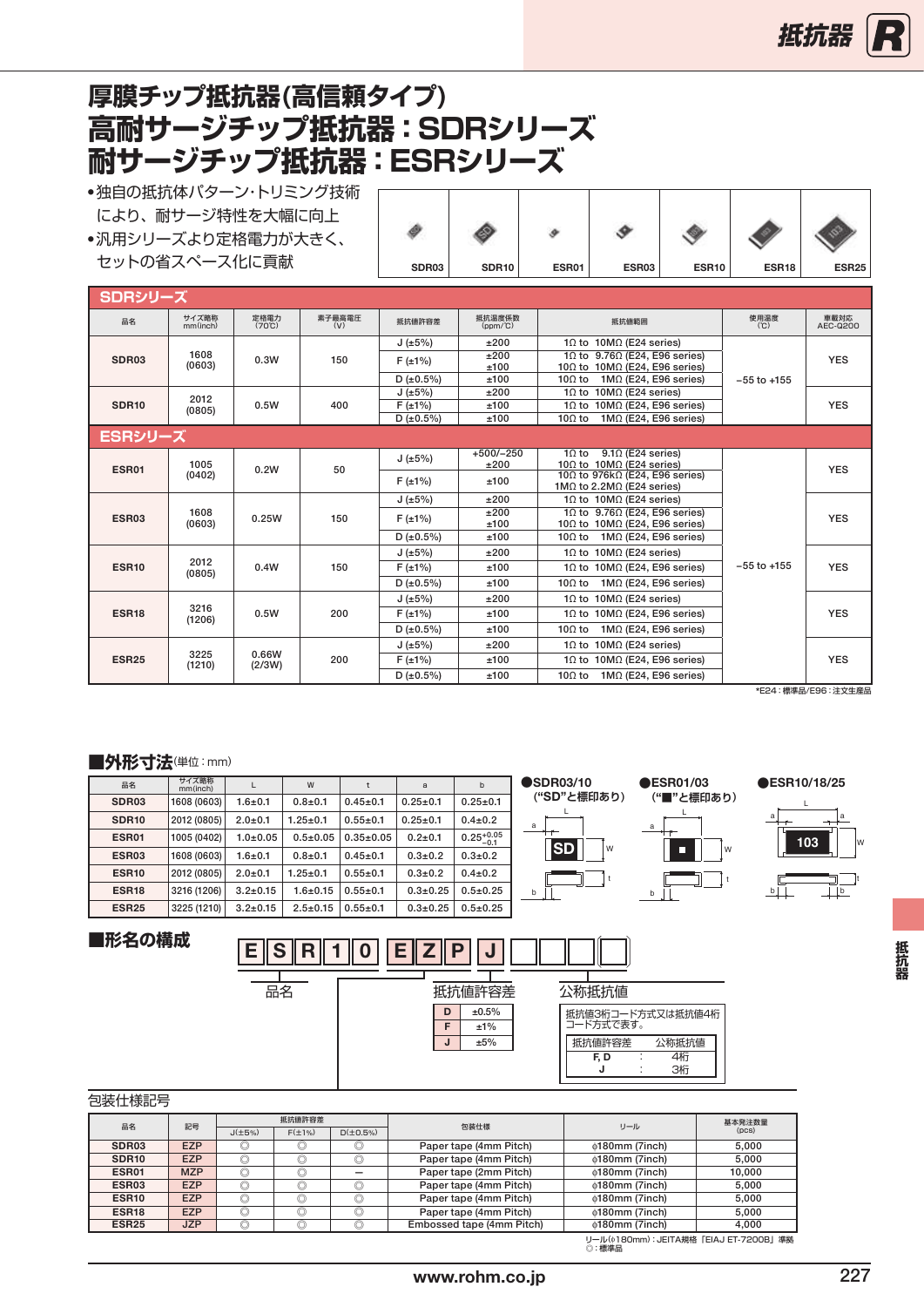<span id="page-8-0"></span>

# **高電力チップ抵抗器/長辺電極品・耐サージ:LTRシリーズ 厚膜チップ抵抗器(高信頼タイプ)**

- ●長辺電極構造の採用により、温度変化に対する接合信頼性が大幅UP ●汎用シリーズより定格電力が大きく、セットの省スペース化に貢献
- 
- ●電流が集中しない抵抗体設計により、耐サージ特性を大幅に向上



| <b>LTRシリーズ</b> |                   |                                 |               |              |                             |                                              |                                              |                               |  |            |  |  |  |  |  |  |  |              |      |                                              |                 |  |
|----------------|-------------------|---------------------------------|---------------|--------------|-----------------------------|----------------------------------------------|----------------------------------------------|-------------------------------|--|------------|--|--|--|--|--|--|--|--------------|------|----------------------------------------------|-----------------|--|
| 品名             | サイズ略称<br>mm(inch) | 定格電力<br>$(70^{\circ}C)$         | 素子最高電圧<br>(V) | 抵抗値許容差       | 抵抗温度係数<br>$(ppm/^{\circ}C)$ | 抵抗值範囲                                        | 使用温度<br>(C)                                  | 車載対応<br>AEC-Q200              |  |            |  |  |  |  |  |  |  |              |      |                                              |                 |  |
|                |                   | 0.25W                           |               | J(±5%)       | ±200                        | 10 to 1MQ (E24 series)                       |                                              |                               |  |            |  |  |  |  |  |  |  |              |      |                                              |                 |  |
| <b>LTR10</b>   | 1220<br>(0508)    |                                 | 150           | $F(\pm 1\%)$ | ±100                        | 10 to 1M $\Omega$ (E24, E96 series)          |                                              | <b>YES</b>                    |  |            |  |  |  |  |  |  |  |              |      |                                              |                 |  |
|                |                   | ☆1W*                            |               | D(±0.5%)     | ±100                        | 10 $\Omega$ to 1M $\Omega$ (E24, E96 series) |                                              |                               |  |            |  |  |  |  |  |  |  |              |      |                                              |                 |  |
|                |                   | New/1.5W<br>$(95^{\circ}C)^{*}$ |               | J(±5%)       | ±200                        | 10 to 9760 (E24 series)                      |                                              |                               |  |            |  |  |  |  |  |  |  |              |      |                                              |                 |  |
|                |                   |                                 |               |              |                             | $F(\pm 1\%)$                                 | ±100                                         | 10 to 9760 (E24, E96 series)  |  |            |  |  |  |  |  |  |  |              |      |                                              |                 |  |
| <b>LTR18</b>   | 1632              |                                 |               |              | 200                         | D(±0.5%)                                     | ±100                                         | 10Ω to 976Ω (E24, E96 series) |  | <b>YES</b> |  |  |  |  |  |  |  |              |      |                                              |                 |  |
|                | (0612)            |                                 |               | J(±5%)       | ±200                        | 1k $\Omega$ to 1M $\Omega$ (E24 series)      |                                              |                               |  |            |  |  |  |  |  |  |  |              |      |                                              |                 |  |
|                |                   | 0.75W                           |               |              |                             |                                              |                                              |                               |  |            |  |  |  |  |  |  |  | $F(\pm 1\%)$ | ±100 | 1k $\Omega$ to 1M $\Omega$ (E24, E96 series) | $-55$ to $+155$ |  |
|                |                   |                                 |               |              | D ( $\pm 0.5\%$ )           | ±100                                         | 1k $\Omega$ to 1M $\Omega$ (E24, E96 series) |                               |  |            |  |  |  |  |  |  |  |              |      |                                              |                 |  |
|                |                   | 1W                              |               | J(±5%)       | ±200                        | 10 to 1MQ (E24 series)                       |                                              |                               |  |            |  |  |  |  |  |  |  |              |      |                                              |                 |  |
| <b>LTR50</b>   | 2550<br>(1020)    |                                 | 200           | $F(\pm 1\%)$ | ±100                        | 10 to 1M $\Omega$ (E24, E96 series)          |                                              | <b>YES</b>                    |  |            |  |  |  |  |  |  |  |              |      |                                              |                 |  |
|                |                   | ☆2W*                            |               | D(±0.5%)     | ±100                        | 10 $\Omega$ to 1M $\Omega$ (E24, E96 series) |                                              |                               |  |            |  |  |  |  |  |  |  |              |      |                                              |                 |  |
|                |                   | 2W                              |               | J(±5%)       | ±200                        | 10 to 1MQ (E24 series)                       |                                              |                               |  |            |  |  |  |  |  |  |  |              |      |                                              |                 |  |
| <b>LTR100</b>  | 3264<br>(1225)    |                                 | 200           | $F(\pm 1\%)$ | ±100                        | 10 to 1M $\Omega$ (E24, E96 series)          |                                              | <b>YES</b>                    |  |            |  |  |  |  |  |  |  |              |      |                                              |                 |  |
|                |                   |                                 | ☆3W*          |              | D $(\pm 0.5\%)$             | ±100                                         | 10 $\Omega$ to 1M $\Omega$ (E24, E96 series) |                               |  |            |  |  |  |  |  |  |  |              |      |                                              |                 |  |

☆開発中 \*端子温度ディレーティングによる保証(LTR18 : 1Ω to 976Ω)<br>(LTR18)1kΩ未満 : 端子温度(95℃)保証, 1kΩ以上 : 周囲温度(70℃)保証。

#### ■外形寸法(単位:mm)

| 品名                | サイズ略称<br>mm(inch) |                | W              |                 | a              | b               |
|-------------------|-------------------|----------------|----------------|-----------------|----------------|-----------------|
| <b>LTR10</b>      | 1220 (0508)       | $1.2 + 0.1$    | $2.0 + 0.1$    | $0.55 \pm 0.1$  | $0.25 \pm 0.1$ | $0.35 \pm 0.2$  |
| LTR <sub>18</sub> | 1632 (0612)       | $1.6 + 0.15$   | $3.2 \pm 0.15$ | $0.55 \pm 0.1$  | $0.3 + 0.2$    | $0.5 \pm 0.2$   |
| <b>LTR50</b>      | 2550 (1020)       | $2.5 \pm 0.15$ | $5.0 + 0.15$   | $0.55 \pm 0.1$  | $0.38 + 0.2$   | $0.9 + 0.2$     |
| <b>LTR100</b>     | 3264 (1225)       | $3.2 \pm 0.15$ | $6.4 \pm 0.15$ | $0.55 \pm 0.15$ | $0.4 \pm 0.25$ | $1.13 \pm 0.25$ |





| 包装仕様記号 |
|--------|
|--------|

| ____________      |            |                |              |                |                           |                                           |        |  |  |  |
|-------------------|------------|----------------|--------------|----------------|---------------------------|-------------------------------------------|--------|--|--|--|
| 記号<br>品名          |            |                | 抵抗値許容差       |                | 包装仕様                      | リール                                       | 基本発注数量 |  |  |  |
|                   |            | $J(\pm 5\%)$   | $F(\pm 1\%)$ | D(±0.5%)       |                           |                                           | (pcs)  |  |  |  |
| LTR10             | <b>EZP</b> | $\circledcirc$ | v            | $\circledcirc$ | Paper tape (4mm Pitch)    | $\phi$ 180mm (7inch)                      | 5.000  |  |  |  |
| LTR <sub>18</sub> | <b>EZP</b> | $\circledcirc$ | ⌒<br>v       | O              | Paper tape (4mm Pitch)    | $\phi$ 180mm (7inch)                      | 5,000  |  |  |  |
| <b>LTR50</b>      | <b>UZP</b> | w              | v            | $\circledcirc$ | Embossed tape (4mm Pitch) | $\phi$ 180mm (7inch)                      | 5.000  |  |  |  |
| <b>LTR100</b>     | <b>JZP</b> | ⋒<br>v         | ⌒<br>v       | O              | Embossed tape (4mm Pitch) | $\phi$ 180mm (7inch)                      | 4.000  |  |  |  |
|                   |            |                |              |                |                           | IJ―II/(^180mm):JEITA損格「FIA.I FT-7200RI 淮枷 |        |  |  |  |

リール(ϕ180mm):JEITA規格「EIAJET-7200B」準拠 ◎:標準品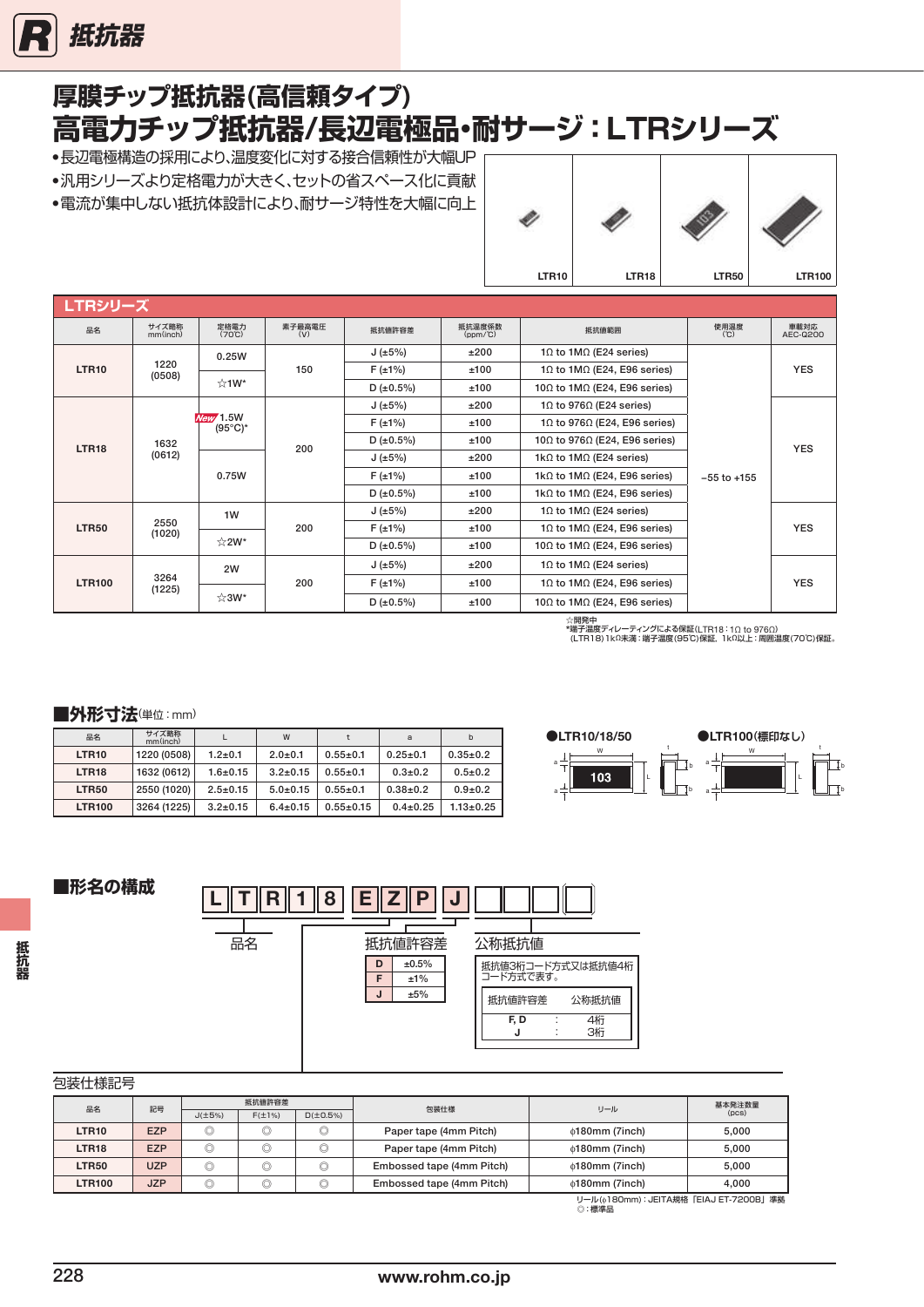# <span id="page-9-0"></span>**厚膜チップ抵抗器(高信頼タイプ) 高耐圧チップ抵抗器:KTRシリーズ**

●素子最高電圧は汎用シリーズの2倍以上

●高電圧負荷の分圧回路に最適

|                   |                   |                                |               |              |                             |                                               | $\checkmark$ |                   | v                 |
|-------------------|-------------------|--------------------------------|---------------|--------------|-----------------------------|-----------------------------------------------|--------------|-------------------|-------------------|
|                   |                   |                                |               |              | KTR03                       | KTR <sub>10</sub>                             |              | KTR <sub>18</sub> | KTR <sub>25</sub> |
| KTRシリーズ           |                   |                                |               |              |                             |                                               |              |                   |                   |
| 品名                | サイズ略称<br>mm(inch) | 定格電力<br>$(70^{\circ}\text{C})$ | 素子最高電圧<br>(V) | 抵抗值許容差       | 抵抗温度係数<br>$(ppm/^{\circ}C)$ | 抵抗値範囲                                         |              | 使用温度<br>(C)       | 車載対応<br>AEC-0200  |
|                   |                   |                                |               | J(±5%)       | ±200                        | 10 to 1MQ (E24 series)                        |              |                   |                   |
| KTR03             | 1608<br>(0603)    | 0.1W                           | 350           |              | ±200                        | 10 to 9.760 (E24, E96 series)                 |              |                   | <b>YES</b>        |
|                   |                   |                                |               | $F(\pm 1\%)$ | ±100                        | 10 $\Omega$ to 10M $\Omega$ (E24, E96 series) |              |                   |                   |
| KTR <sub>10</sub> | 2012              | 0.125W                         | 400           | J(±5%)       | ±200                        | 10 to 30MQ (E24 series)                       |              |                   | <b>YES</b>        |
|                   | (0805)            |                                |               | $F(\pm 1\%)$ | ±100                        | 10 to 10M $\Omega$ (E24, E96 series)          |              | $-55$ to $+155$   |                   |
| KTR <sub>18</sub> | 3216              | 0.25W                          | 500           | J(±5%)       | ±200                        | 10 to 10MQ (E24 series)                       |              |                   | <b>YES</b>        |
|                   | (1206)            |                                |               | $F(\pm 1\%)$ | ±100                        | 10 to 10M $\Omega$ (E24, E96 series)          |              |                   |                   |
| <b>KTR25</b>      | 3225              | 0.33W                          |               | J(±5%)       | ±200                        | 10 to 10MQ (E24 series)                       |              |                   |                   |
|                   | (1210)            | (1/3W)                         | 600           | $F(\pm 1\%)$ | ±100                        | 10 to 10MQ (E24, E96 series)                  |              |                   | <b>YES</b>        |

ø

Ó.

————————————————————<br>\*E24:標準品/E96:注文生産品

#### ■外形寸法(単位:mm)

| 品名                | サイズ略称<br>mm(inch) |                | W              |                | a            | b              |
|-------------------|-------------------|----------------|----------------|----------------|--------------|----------------|
| KTR03             | 1608 (0603)       | $1.6 + 0.1$    | $0.8 + 0.1$    | $0.45 \pm 0.1$ | $0.3 + 0.2$  | $0.3 + 0.2$    |
| KTR <sub>10</sub> | 2012 (0805)       | $2.0 + 0.1$    | $1.25 \pm 0.1$ | $0.55 \pm 0.1$ | $0.3 + 0.2$  | $0.4 \pm 0.2$  |
| KTR <sub>18</sub> | 3216 (1206)       | $3.2 \pm 0.15$ | $1.6 + 0.15$   | $0.55 \pm 0.1$ | $0.3 + 0.25$ | $0.5 \pm 0.25$ |
| <b>KTR25</b>      | 3225 (1210)       | $3.2 \pm 0.15$ | $2.5 \pm 0.15$ | $0.55 \pm 0.1$ | $0.3 + 0.25$ | $0.5 \pm 0.25$ |



a L a **●**KTR10/18/25



**■形名の構成**  $K$  TR10 EZPJ 品名 抵抗値許容差  $F \mid \pm 1\%$  $J \t\pm 5\%$ 公称抵抗値 抵抗値3桁コード方式又は抵抗値4桁 コード方式で表す。 抵抗値許容差 公称抵抗値 F J

| 包装仕様記号 |
|--------|
|--------|

| 品名                | 記号         | 抵抗值許容差       |                      |                           | リール                                         | 基本発注数量 |  |  |  |  |
|-------------------|------------|--------------|----------------------|---------------------------|---------------------------------------------|--------|--|--|--|--|
|                   |            | $J(\pm 5\%)$ | 包装仕様<br>$F(\pm 1\%)$ |                           |                                             | (pcs)  |  |  |  |  |
| KTR03             | <b>EZP</b> | w            |                      | Paper tape (4mm Pitch)    | $\phi$ 180mm (7inch)                        | 5.000  |  |  |  |  |
| KTR <sub>10</sub> | <b>EZP</b> | O            | ◡                    | Paper tape (4mm Pitch)    | $\phi$ 180mm (7inch)                        | 5.000  |  |  |  |  |
| KTR <sub>18</sub> | <b>EZP</b> | u            | ◡                    | Paper tape (4mm Pitch)    | $\phi$ 180mm (7inch)                        | 5.000  |  |  |  |  |
| <b>KTR25</b>      | <b>JZP</b> | ⊵            |                      | Embossed tape (4mm Pitch) | $\phi$ 180mm (7inch)                        | 4.000  |  |  |  |  |
|                   |            |              |                      |                           | ll_ll.(☆100mm): IEITA坦找「EIA I ET 7900D I 谁恤 |        |  |  |  |  |

**規格「EIAJ ET-72** リール(φ18)<br>◎:標準品

: : 4桁 3桁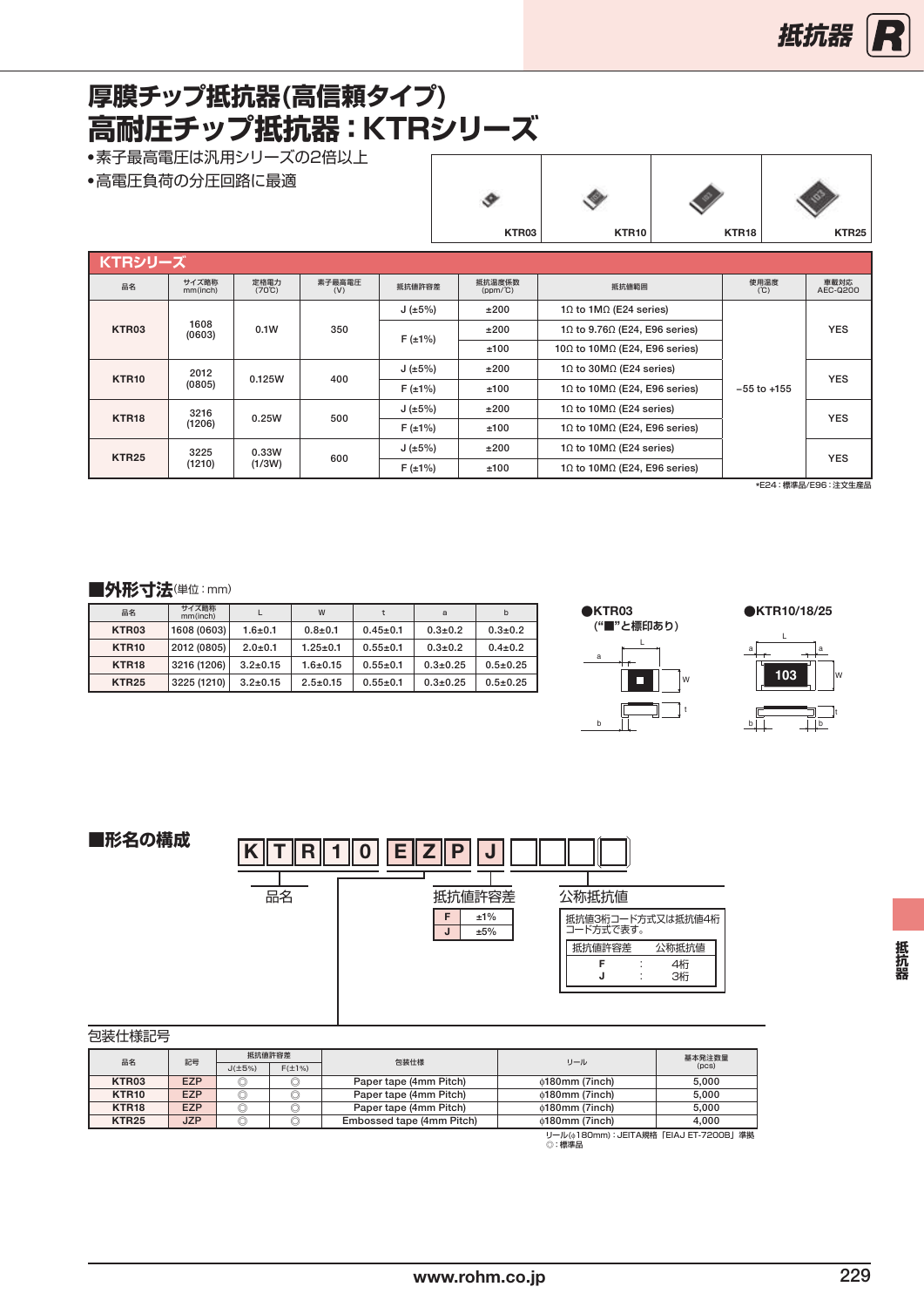# <span id="page-10-0"></span>**耐硫化チップ抵抗器:SFRシリーズ 厚膜チップ抵抗器(高信頼タイプ)**

●ローム独自の構造により、耐硫化性能を大幅に向上

| SFR01 | SFR03 | SFR10 | SFR18 | SFR <sub>25</sub> |
|-------|-------|-------|-------|-------------------|

| SFRシリーズ           |                   |                                |               |                 |                                               |                                                                                       |             |                  |  |  |  |  |  |  |     |        |              |                                                                                      |                 |            |
|-------------------|-------------------|--------------------------------|---------------|-----------------|-----------------------------------------------|---------------------------------------------------------------------------------------|-------------|------------------|--|--|--|--|--|--|-----|--------|--------------|--------------------------------------------------------------------------------------|-----------------|------------|
| 品名                | サイズ略称<br>mm(inch) | 定格電力<br>$(70^{\circ}\text{C})$ | 素子最高電圧<br>(V) | 抵抗値許容差          | 抵抗温度係数<br>$(ppm/^{\circ}C)$                   | 抵抗值範囲                                                                                 | 使用温度<br>(C) | 車載対応<br>AEC-Q200 |  |  |  |  |  |  |     |        |              |                                                                                      |                 |            |
| SFR01             | 1005              | 0.063W                         | 50            | J(±5%)          | $+500/-250$<br>±200                           | $1\Omega$ to<br>$9.1\Omega$ (E24 series)<br>10 $\Omega$ to 10M $\Omega$ (E24 series)  |             | <b>YES</b>       |  |  |  |  |  |  |     |        |              |                                                                                      |                 |            |
|                   | (1/16W)<br>(0402) |                                |               | $F(\pm 1\%)$    | ±100                                          | 10Ω to 2.2MΩ (E24, E96 series)                                                        |             |                  |  |  |  |  |  |  |     |        |              |                                                                                      |                 |            |
| SFR <sub>03</sub> | 1608              | 0.1W                           | 50            | J ( $\pm 5\%$ ) | ±400<br>±200                                  | $9.1\Omega$ (E24 series)<br>1 $\Omega$ to<br>10 $\Omega$ to 10M $\Omega$ (E24 series) |             | <b>YES</b>       |  |  |  |  |  |  |     |        |              |                                                                                      |                 |            |
|                   | (0603)            |                                | $F(\pm 1\%)$  | ±100            | 10 $\Omega$ to 10M $\Omega$ (E24, E96 series) |                                                                                       |             |                  |  |  |  |  |  |  |     |        |              |                                                                                      |                 |            |
| SFR <sub>10</sub> | 2012              |                                |               |                 | 0.125W                                        |                                                                                       |             |                  |  |  |  |  |  |  | 150 | J(±5%) | ±400<br>±200 | $9.1\Omega$ (E24 series)<br>$1\Omega$ to<br>10 $\Omega$ to 10M $\Omega$ (E24 series) | $-55$ to $+155$ | <b>YES</b> |
|                   | (0805)            |                                |               | $F(\pm 1\%)$    | ±100                                          | 10 $\Omega$ to 2.2M $\Omega$ (E24, E96 series)                                        |             |                  |  |  |  |  |  |  |     |        |              |                                                                                      |                 |            |
| SFR <sub>18</sub> | 3216              | 0.25W                          | 200           | J(±5%)          | ±400<br>±200                                  | $9.1\Omega$ (E24 series)<br>$1\Omega$ to<br>10 $\Omega$ to 10M $\Omega$ (E24 series)  |             | <b>YES</b>       |  |  |  |  |  |  |     |        |              |                                                                                      |                 |            |
|                   | (1206)            |                                |               | $F(\pm 1\%)$    | ±100                                          | 10 $\Omega$ to 2.2M $\Omega$ (E24, E96 series)                                        |             |                  |  |  |  |  |  |  |     |        |              |                                                                                      |                 |            |
| <b>SFR25</b>      | 3225              | 0.5W                           | 200           | J(±5%)          | ±200                                          | $1MΩ$ (E24 series)<br>$1\Omega$ to                                                    |             | <b>YES</b>       |  |  |  |  |  |  |     |        |              |                                                                                      |                 |            |
|                   | (1210)            |                                |               | $F(\pm 1\%)$    | ±100                                          | $1M$ $($ E24, E96 series)<br>10 $\Omega$ to                                           |             |                  |  |  |  |  |  |  |     |        |              |                                                                                      |                 |            |

\*E24:標準品/E96:注文生産品

| ジャンパー用            |                   |                |          |                           |                  |  |  |  |  |
|-------------------|-------------------|----------------|----------|---------------------------|------------------|--|--|--|--|
| 品名                | サイズ略称<br>mm(inch) | 定格電流<br>(A)    | 導通抵抗値    | 使用温度<br>(C)               | 車載対応<br>AEC-Q200 |  |  |  |  |
| SFR01             | 1005 (0402)       |                |          |                           | <b>YES</b>       |  |  |  |  |
| SFR <sub>03</sub> | 1608 (0603)       |                |          |                           | <b>YES</b>       |  |  |  |  |
| SFR <sub>10</sub> | 2012 (0805)       | $\overline{2}$ | 50mO Max | $-55$ to $+155^{\circ}$ C | <b>YES</b>       |  |  |  |  |
| SFR <sub>18</sub> | 3216 (1206)       | $\overline{2}$ |          |                           | <b>YES</b>       |  |  |  |  |
| SFR <sub>25</sub> | 3225 (1210)       | $\overline{2}$ |          |                           | <b>YES</b>       |  |  |  |  |

### ■外形寸法(単位:mm)

| Part No.          | サイズ略称<br>mm(inch) |                       | W              | t               | a               | b                      |
|-------------------|-------------------|-----------------------|----------------|-----------------|-----------------|------------------------|
| SFR01             | 1005 (0402)       | $1.0 + 0.05$          | $0.5 \pm 0.05$ | $0.35 \pm 0.05$ | $0.33 \pm 0.08$ | $0.25_{-0.10}^{+0.05}$ |
| SFR <sub>03</sub> | 1608 (0603)       | $1.6 + 0.1$           | $0.8 + 0.1$    | $0.45 \pm 0.1$  | $0.4 \pm 0.2$   | $0.3 + 0.2$            |
| SFR <sub>10</sub> | 2012 (0805)       | $2.0 + 0.1$           | $1.25 \pm 0.1$ | $0.55 + 0.1$    | $0.4 \pm 0.2$   | $0.4 \pm 0.2$          |
| SFR <sub>18</sub> | 3216 (1206)       | $3.2^{+0.15}_{-0.20}$ | $1.6 + 0.15$   | $0.55 + 0.1$    | $0.55+0.25$     | $0.5 \pm 0.25$         |
| <b>SFR25</b>      | 3225 (1210)       | $3.2^{+0.15}_{-0.20}$ | $2.5 \pm 0.15$ | $0.55 + 0.1$    | $0.55+0.25$     | $0.5 \pm 0.25$         |
|                   |                   |                       |                |                 |                 |                        |

 **●**SFR01**(標印なし) ●**SFR03/10/18/25





### **■形名の構成**

**抵抗器**

抵抗器



包装仕様記号

| <b>SIXILIANOU</b> J |            |                |              |                           |                                                  |        |
|---------------------|------------|----------------|--------------|---------------------------|--------------------------------------------------|--------|
| 品名                  | 記号         | 抵抗值許容差         |              | 包装仕様                      | リール                                              | 基本発注数量 |
|                     |            | $J(\pm 5\%)$   | $F(\pm 1\%)$ |                           |                                                  | (DCS)  |
| SFR01               | <b>MZP</b> | O              | O            | Paper tape (2mm Pitch)    | $\phi$ 180mm (7inch)                             | 10.000 |
| SFR <sub>03</sub>   | <b>EZP</b> | $\circledcirc$ | O            | Paper tape (4mm Pitch)    | $\phi$ 180mm (7inch)                             | 5,000  |
| SFR <sub>10</sub>   | <b>EZP</b> | $\circledcirc$ | O            | Paper tape (4mm Pitch)    | $\phi$ 180mm (7inch)                             | 5.000  |
| SFR <sub>18</sub>   | <b>EZP</b> | $\circledcirc$ | O            | Paper tape (4mm Pitch)    | $\phi$ 180mm (7inch)                             | 5.000  |
| SFR <sub>25</sub>   | <b>JZP</b> |                |              | Embossed tape (4mm Pitch) | $\phi$ 180mm (8inch)                             | 4.000  |
|                     |            |                |              |                           | リール(@180mm): JEITA規格「EIAJ ET-7200B」準拠<br>◎ : 標準品 |        |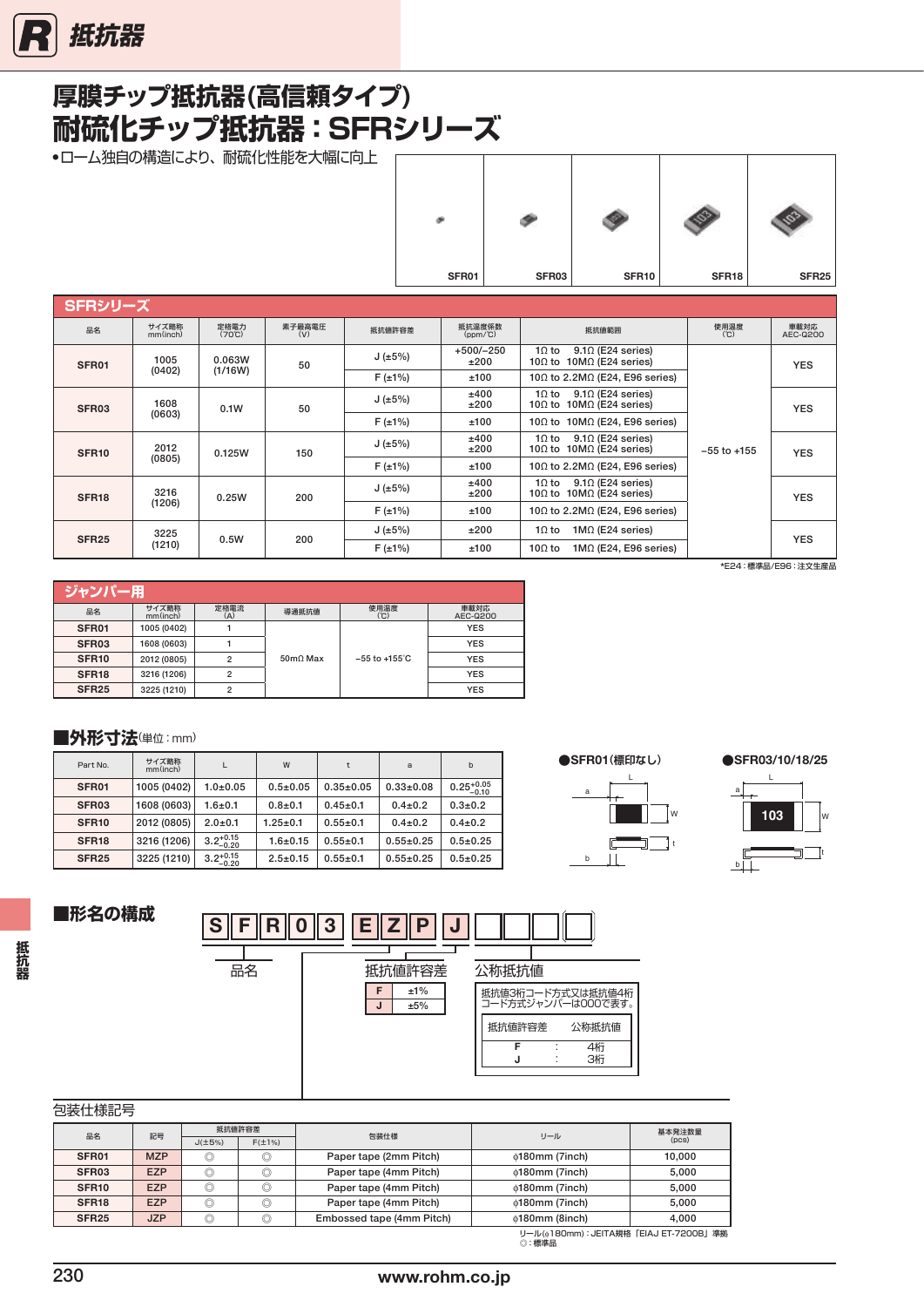

# <span id="page-11-0"></span>**汎用チップ抵抗器:New MCR低抵抗シリーズ(2012サイズ~ 3216サイズ) 電流検出用 チップ抵抗器(厚膜タイプ)**

- ●抵抗体パターンの見直しにより、ワンサイズ大きな製品と 同等の定格電力保証を実現
- ●47mΩからの低抵抗値を厚膜抵抗体でラインアップ
- ●メタルグレーズ系抵抗体を採用した高信頼性チップ抵抗器



|  |            | New MCR低抵抗シリーズ    |                         |                 |                      |                                             |                                             |                    |
|--|------------|-------------------|-------------------------|-----------------|----------------------|---------------------------------------------|---------------------------------------------|--------------------|
|  | 品名         | サイズ略称<br>mm(inch) | 定格電力<br>$(70^{\circ}C)$ | 抵抗值許容差          | 抵抗温度係数<br>$(ppm/^c)$ | 抵抗値範囲                                       | 使用温度<br>(C)                                 | 車載対応<br>(AEC-Q200) |
|  |            |                   |                         |                 | 0 to 250             | $47m\Omega$ to 110m $\Omega$ (E24 series)   |                                             |                    |
|  | New MCR10L | 2012<br>(0805)    | 0.5W                    | J(±5%)          | 0 to 150             | 120m $\Omega$ to 910m $\Omega$ (E24 series) | $-55$ to 155                                | <b>YES</b>         |
|  |            |                   |                         | $F(\pm 1\%)$    | 0 to 250             | $47m\Omega$ to 110m $\Omega$ (E24 series)   |                                             |                    |
|  |            |                   |                         |                 | 0 to 150             | 120m $\Omega$ to 910m $\Omega$ (E24 series) |                                             |                    |
|  |            |                   |                         | J ( $\pm 5\%$ ) | 0 to 250             | $47m\Omega$ to 91m $\Omega$ (E24 series)    |                                             |                    |
|  | ☆MCR18L    | 3216              | 0.75W                   |                 | 0 to 150             | 100m $\Omega$ to 910m $\Omega$ (E24 series) |                                             | <b>YES</b>         |
|  |            | (1206)            |                         | $F(\pm 1\%)$    | 0 to 250             | $47m\Omega$ to $91m\Omega$ (E24 series)     |                                             |                    |
|  |            |                   |                         |                 |                      | 0 to 150                                    | 100m $\Omega$ to 910m $\Omega$ (E24 series) |                    |

☆:開発中

#### ■外形寸法(単位:mm)

| 品名                  | サイズ略称<br>mm(inch) |                | W              |                | a                          |                |
|---------------------|-------------------|----------------|----------------|----------------|----------------------------|----------------|
| MCR <sub>10</sub> L | 2012 (0805)       | $2.0 \pm 0.1$  | $1.25 \pm 0.1$ | $0.58 + 0.1$   | 0.60 to 0.45<br>±0.20      | $0.4 \pm 0.2$  |
| MCR18L              | 3216 (1206)       | $3.2 \pm 0.15$ | $1.6 + 0.15$   | $0.55 \pm 0.1$ | 0.90 to 0.75<br>$\pm 0.25$ | $0.5 \pm 0.25$ |







包装仕様記号

| 品名                                        | 記号  | 抵抗值許容差       |              |                        | リール                  | 基本発注数量 |  |  |
|-------------------------------------------|-----|--------------|--------------|------------------------|----------------------|--------|--|--|
|                                           |     | $J(\pm 5\%)$ | $F(\pm 1\%)$ | 包装仕様                   |                      | (DCS)  |  |  |
| MCR <sub>10</sub> L                       | EQP |              | ◡            | Paper tape (4mm Pitch) | $\phi$ 180mm (7inch) | 5.000  |  |  |
| MCR <sub>18</sub> L                       | EQP |              |              | Paper tape (4mm Pitch) | $\phi$ 180mm (7inch) | 5.000  |  |  |
| II—II:(^180mm):IFITA損格「FIA.I FT-7200RI 淮圳 |     |              |              |                        |                      |        |  |  |

リール(ϕ180mm):JEITA規格「EIAJET-7200B」準拠 っ一ル(♥TB)<br>◎:標準品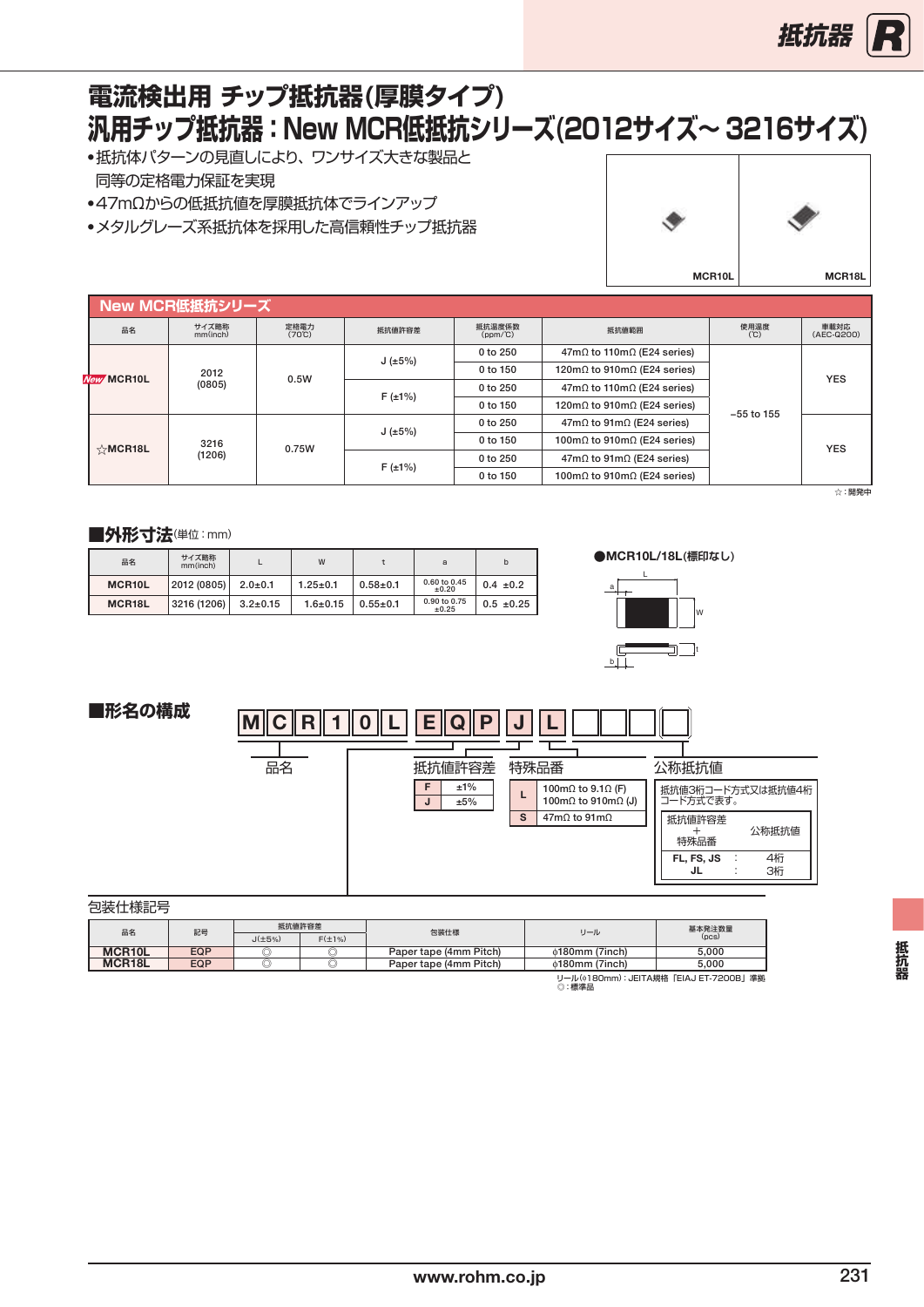

# **電流検出用 チップ抵抗器(厚膜タイプ) 汎用チップ抵抗器/低抵抗:MCR低抵抗シリーズ**

● 47mΩからの低抵抗値を厚膜抵抗体でラインアップ

● メタルグレーズ系抵抗体を採用した高信頼性チップ抵抗器

|               |       | œ     |       |       |
|---------------|-------|-------|-------|-------|
| <b>MCR006</b> | MCR01 | MCR03 | MCR10 | MCR18 |

| MCR低抵抗シリーズ        |                   |                         |                 |                      |                                            |                 |                  |
|-------------------|-------------------|-------------------------|-----------------|----------------------|--------------------------------------------|-----------------|------------------|
| 品名                | サイズ略称<br>mm(inch) | 定格電力<br>$(70^{\circ}C)$ | 抵抗值許容差          | 抵抗温度係数<br>$(ppm/^c)$ | 抵抗值範囲                                      | 使用温度<br>(C)     | 車載対応<br>AEC-Q200 |
| <b>MCR006</b>     | 0603<br>(0201)    | 0.05W                   | $F(\pm 1\%)$    | $+600/-200$          | $9.1\Omega$ (E24 series)<br>$10$ to        |                 | <b>YES</b>       |
| MCR01             | 1005<br>(0402)    | 0.063W<br>(1/16W)       | $F(\pm 1\%)$    | ±400                 | $9.1\Omega$ (E24 series)<br>$10$ to        |                 | <b>YES</b>       |
| MCR03             | 1608<br>(0603)    | 0.1W                    | $F(\pm 1\%)$    | ±400                 | $9.1\Omega$ (E24 series)<br>$10$ to        | $-55$ to $+155$ | <b>YES</b>       |
| MCR <sub>10</sub> | 2012              | 0.25W                   | J ( $\pm 5\%$ ) | *表1                  | $47m\Omega$ to 910m $\Omega$ (E24 series)  |                 | <b>YES</b>       |
|                   | (0805)            |                         | $F(\pm 1\%)$    | *表1                  | $9.1\Omega$ (E24 series)<br>$47m\Omega$ to |                 |                  |
| MCR <sub>18</sub> | 3216              | 0.25W                   | J(±5%)          | *表1                  | $47m\Omega$ to 910m $\Omega$ (E24 series)  |                 | <b>YES</b>       |
|                   | (1206)            |                         | $F(\pm 1\%)$    | *表1                  | $9.1\Omega$ (E24 series)<br>$47m\Omega to$ |                 |                  |

\*表1

| 抵抗值許容差                 | 抵抗温度係数<br>$(ppm/^{\circ}C)$ | 抵抗値範囲                                       |
|------------------------|-----------------------------|---------------------------------------------|
|                        | $500+300$                   | $47m\Omega$ to 91m $\Omega$ (E24 series)    |
| J(±5%)<br>$F(\pm 1\%)$ | $400+200$                   | 100m $\Omega$ to 130m $\Omega$ (E24 series) |
|                        | ±250                        | 150m $\Omega$ to 9.1 $\Omega$ (E24 series)  |

#### ■外形寸法(単位:mm)

| 品名                | サイズ略称<br>mm(inch) |                | W              |                 | a              | b               |
|-------------------|-------------------|----------------|----------------|-----------------|----------------|-----------------|
| <b>MCR006</b>     | 0603 (0201)       | $0.6 + 0.03$   | $0.3 + 0.03$   | $0.23 \pm 0.03$ | $0.1 \pm 0.05$ | $0.15 \pm 0.05$ |
| MCR01             | 1005 (0402)       | $1.0 + 0.05$   | $0.5 \pm 0.05$ | $0.35 \pm 0.05$ | $0.2 + 0.1$    | $0.25 + 0.05$   |
| MCR <sub>03</sub> | 1608 (0603)       | $1.6 + 0.1$    | $0.8 + 0.1$    | $0.45 \pm 0.1$  | $0.3 + 0.2$    | $0.3 + 0.2$     |
| MCR <sub>10</sub> | 2012 (0805)       | $2.0 + 0.1$    | $1.25 \pm 0.1$ | $0.55 \pm 0.1$  | $0.4 \pm 0.2$  | $0.4 \pm 0.2$   |
| MCR <sub>18</sub> | 3216 (1206)       | $3.2 \pm 0.15$ | $1.6 + 0.15$   | $0.55 \pm 0.1$  | $0.5 + 0.25$   | $0.5 \pm 0.25$  |



### **■形名の構成**

| $M\ C$<br>R | Ε               | $\overline{\phantom{a}}$        |                                                                         |                                |
|-------------|-----------------|---------------------------------|-------------------------------------------------------------------------|--------------------------------|
| 品名          | 抵抗値許容差          | 特殊品番                            |                                                                         | 公称抵抗值                          |
|             | ±1%<br>F<br>±5% | L                               | 100m $\Omega$ to 9.1 $\Omega$ (F)<br>100m $\Omega$ to 910m $\Omega$ (J) | 抵抗値3桁コード方式又は抵抗値4桁<br>コード方式で表す。 |
|             |                 | S<br>$47m\Omega$ to $91m\Omega$ |                                                                         | 抵抗値許容差<br>公称抵抗值<br>特殊品番        |
|             |                 |                                 |                                                                         | 4桁<br>FL, FS, JS<br>3桁<br>JL   |

| 包装仕様記号 |
|--------|
|--------|

| 2衣110对山勺          |            |                |              |                        |                                                  |        |
|-------------------|------------|----------------|--------------|------------------------|--------------------------------------------------|--------|
| 品名                | 記号         | 抵抗値許容差         |              | 包装仕様                   | リール                                              | 基本発注数量 |
|                   |            | $J(\pm 5\%)$   | $F(\pm 1\%)$ |                        |                                                  | (pcs)  |
| <b>MCR006</b>     | <b>YLP</b> |                | w            | Paper tape (2mm Pitch) | $\phi$ 180mm (7inch)                             | 15.000 |
| MCR01             | <b>MZP</b> |                |              | Paper tape (2mm Pitch) | $\phi$ 180mm (7inch)                             | 10.000 |
| MCR <sub>03</sub> | <b>EZP</b> |                | O            | Paper tape (4mm Pitch) | $\phi$ 180mm (7inch)                             | 5.000  |
| MCR <sub>10</sub> | <b>EZH</b> | $\circledcirc$ | O            | Paper tape (4mm Pitch) | $\phi$ 180mm (7inch)                             | 5.000  |
| MCR <sub>18</sub> | <b>EZH</b> | O              | O            | Paper tape (4mm Pitch) | $\phi$ 180mm (7inch)                             | 5.000  |
|                   |            |                |              |                        | リール(6180mm): JEITA規格「EIAJ ET-7200B」準拠<br>◎ : 標準品 |        |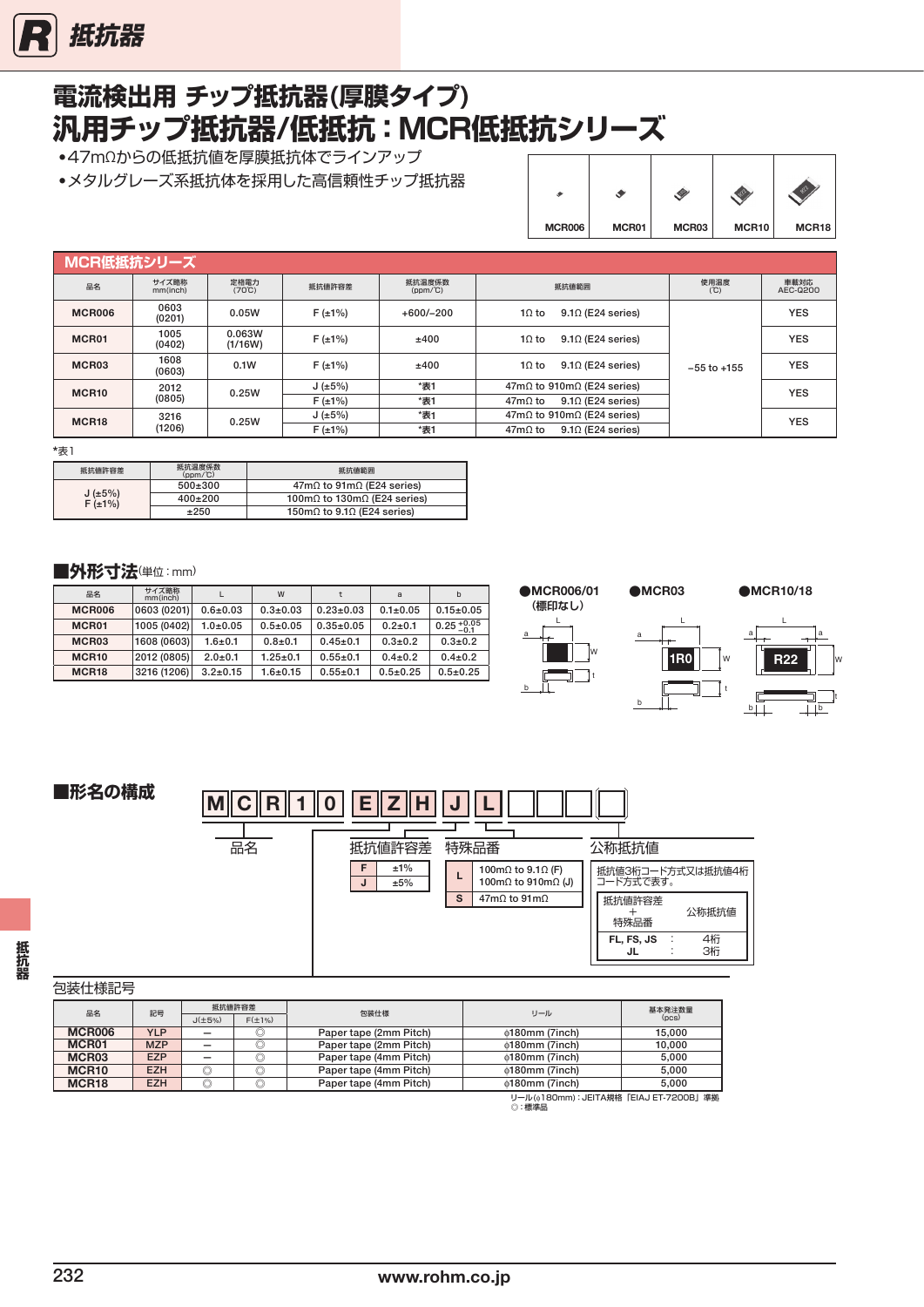# <span id="page-13-0"></span>**厚膜シャント抵抗器/裏面電極品:UCRシリーズ 電流検出用 チップ抵抗器(厚膜タイプ)**

● 電流検出用チップ抵抗器(11mΩ~)

- ●実装時の抵抗値ズレ低減を考慮した裏面実装構造の採用
- 独自の放熱設計で優れた定格電力を実現

|               |       |       | ROZZ  | ROZZ  |
|---------------|-------|-------|-------|-------|
| <b>UCR006</b> | UCR01 | UCR03 | UCR10 | UCR18 |

| UCRシリーズ       |                        |                         |                 |                                                                        |                                                                                                                       |                 |                  |
|---------------|------------------------|-------------------------|-----------------|------------------------------------------------------------------------|-----------------------------------------------------------------------------------------------------------------------|-----------------|------------------|
| 品名            | サイズ略称<br>mm(inch)      | 定格雷力<br>$(70^{\circ}C)$ | 抵抗值許容差          | 抵抗温度係数<br>$(ppm/^c)$                                                   | 抵抗値範囲                                                                                                                 | 使用温度<br>(C)     | 車載対応<br>AEC-0200 |
| <b>UCR006</b> | 0603                   | 0.1W                    | J(±5%)          | $0$ to $300$                                                           | 100m $\Omega$ to 910m $\Omega$ (E24 series)                                                                           |                 | <b>YES</b>       |
|               | (0201)                 |                         | $F(\pm 1\%)$    |                                                                        |                                                                                                                       |                 |                  |
| UCR01         | 1005                   | 0.125W                  | J ( $\pm 5\%$ ) | 0 to 300<br>$0$ to $250$                                               | $68m\Omega$ to $91m\Omega$ (E24 series)<br>100m $\Omega$ to 200m $\Omega$ (E24 series)                                |                 | <b>YES</b>       |
|               | (0402)                 |                         | $F(\pm 1\%)$    | 0 to 200                                                               | 220m $\Omega$ to 910m $\Omega$ (E24 series)                                                                           |                 |                  |
|               |                        | 0.25W                   | J(±5%)          | 0 to 250<br>0 to 200                                                   | $20 \text{m}\Omega$ to 47m $\Omega$ (E24 series)<br>$51 \text{m}\Omega$ to $91 \text{m}\Omega$ (E24 series)           | $-55$ to $+155$ |                  |
| UCR03         | 1608                   |                         | $F(\pm 1\%)$    | 0 to 150                                                               | 100m $\Omega$ to 200m $\Omega$ (E24 series)                                                                           |                 | YES*             |
|               | (0603)                 | 0.2W                    | J(±5%)          | 0 to 150                                                               | 220m $\Omega$ to 910m $\Omega$ (E24 series)                                                                           |                 |                  |
|               |                        |                         | $F(\pm 1\%)$    |                                                                        |                                                                                                                       |                 |                  |
| <b>UCR10</b>  | 2012                   | 0.33W                   | J(±5%)          | $250+200$<br>11m $\Omega$ to 18m $\Omega$ (E24 series)<br>$0$ to $250$ |                                                                                                                       | <b>YES</b>      |                  |
|               | (0805)                 | (1/3W)                  | $F(\pm 1\%)$    | 0 to 150                                                               | $20 \text{m} \Omega$ to $47 \text{m} \Omega$ (E24 series)<br>$51 \text{m}\Omega$ to $100 \text{m}\Omega$ (E24 series) |                 |                  |
|               |                        | 1W                      | J(±5%)          | 0 to 350                                                               | 11m $\Omega$ to 18m $\Omega$ (E24 series)                                                                             |                 |                  |
|               | 3216                   |                         | $F(\pm 1\%)$    | 0 to 200                                                               | $20 \text{m} \Omega$ to $39 \text{m} \Omega$ (E24 series)                                                             |                 | <b>YES</b>       |
|               | <b>UCR18</b><br>(1206) |                         | J(±5%)          | 0 to 150                                                               | $43m\Omega$ to 100m $\Omega$ (E24 series)                                                                             |                 |                  |
|               |                        | 0.5W                    | $F(\pm 1\%)$    |                                                                        |                                                                                                                       |                 |                  |
|               |                        |                         |                 |                                                                        |                                                                                                                       |                 | *但し100mΩ以上に限る    |

### ■外形寸法(単位:mm)

| ________          |                   |                 |                 |                 |                |                |
|-------------------|-------------------|-----------------|-----------------|-----------------|----------------|----------------|
| 品名                | サイズ略称<br>mm(inch) |                 | W               |                 | a              | b              |
| <b>UCR006</b>     | 0603 (0201)       | $0.62 \pm 0.05$ | $0.32 \pm 0.05$ | $0.24 \pm 0.05$ | $0.18 + 0.1$   | $0.22 \pm 0.1$ |
| UCR01             | 1005 (0402)       | $1.0 + 0.1$     | $0.55 \pm 0.1$  | $0.37+0.05$     | $0.28 + 0.1$   | $0.34 \pm 0.1$ |
| UCR03             | 1608 (0603)       | $1.6 + 0.1$     | $0.87+0.1$      | $0.5 + 0.1$     | $0.45 \pm 0.2$ | $0.45 \pm 0.2$ |
| <b>UCR10</b>      | 2012 (0805)       | $2.0 + 0.1$     | $1.25 \pm 0.1$  | $0.55 \pm 0.1$  | $0.24 \pm 0.2$ | $0.5 + 0.2$    |
| UCR <sub>18</sub> | 3216 (1206)       | $3.2 \pm 0.15$  | $1.6 + 0.15$    | $0.55 \pm 0.1$  | $0.3 + 0.2$    | $0.9 + 0.25$   |



a  $\overline{a}$ L

 $b \Box$ 

(表面)

(裏面)

b b

 $\frac{1}{b}$ 

W

(表面)

(裏面)

**●**UCR03 **●**UCR10/18 **(標印なし)** (20mΩ≤R<50mΩ)



**■形名の構成**  $C \Gamma$   $10$   $E$   $V$   $H$   $F$   $S$ 品名 | 抵抗値許容差  $F \mid \pm 1\%$  $J \mid \pm 5\%$ 特殊品番 S  $11 \text{ m}\Omega$  to  $91 \text{ m}\Omega$  $\overline{L}$  100m $\Omega$  or more 公称抵抗値 抵抗値3桁コード方式又は抵抗値4桁 コード方式で表す。 抵抗値許容差 + 特殊品番 公称抵抗値 FS, FL, JS '…⊔ : : 4桁 3桁

#### 包装仕様記号

| __________        |            |              |              |                        |                      |        |                                                 |  |  |
|-------------------|------------|--------------|--------------|------------------------|----------------------|--------|-------------------------------------------------|--|--|
| 品名                | 記号         |              | 抵抗值許容差       | 包装仕様                   | リール                  | 基本発注数量 | 備考                                              |  |  |
|                   |            | $J(\pm 5\%)$ | $F(\pm 1\%)$ |                        |                      | (DCS)  |                                                 |  |  |
| UCR006            | <b>YVP</b> | w            | O            | Paper tape (2mm Pitch) | $\phi$ 180mm (7inch) | 15.000 |                                                 |  |  |
| UCR01             | <b>MVP</b> |              |              | Paper tape (2mm Pitch) | $\phi$ 180mm (7inch) | 10.000 |                                                 |  |  |
| UCR03             | <b>EWP</b> | U)           | O            | Paper tape (4mm Pitch) | $\phi$ 180mm (7inch) | 5.000  | $20 \text{m} \Omega$ to $47 \text{m} \Omega$    |  |  |
|                   | <b>EVP</b> |              | O            | Paper tape (4mm Pitch) | $\phi$ 180mm (7inch) | 5.000  | $51 \text{m}$ . to $910 \text{m}$ .             |  |  |
| UCR <sub>10</sub> | <b>EVH</b> |              | U            | Paper tape (4mm Pitch) | $\phi$ 180mm (7inch) | 5.000  |                                                 |  |  |
| UCR <sub>18</sub> | <b>EVH</b> |              | O            | Paper tape (4mm Pitch) | $\phi$ 180mm (7inch) | 5.000  |                                                 |  |  |
|                   |            |              |              |                        |                      |        | 11 U (4100-00) LIFITA HEAR FELA LET TOOOD LIGHT |  |  |

抵抗婴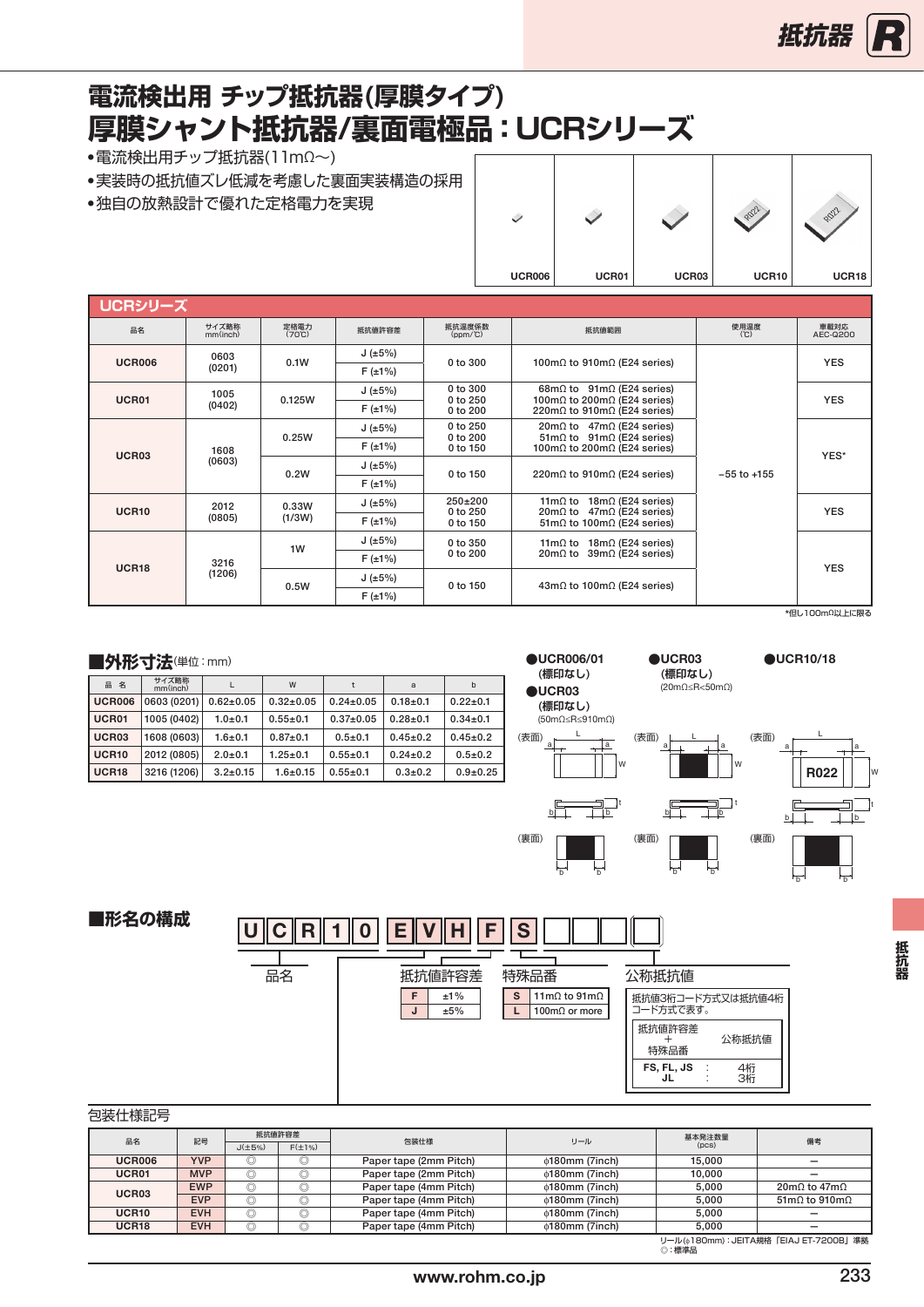<span id="page-14-0"></span>

# **電流検出用 チップ抵抗器(厚膜タイプ) 高電力厚膜シャント抵抗器/長辺電極品・低TCR:LHRシリーズ 高電力厚膜シャント抵抗器/長辺電極品:LTR低抵抗シリーズ**

- ●電流検出用チップ抵抗器(10mΩ~)
- ●電極を長辺方向に配置することにより温度変化に対する 接合信頼性が大幅アップ
- ●定格電力が大きく、ワンサイズ小型での置き換えが可能



| <u> LHRシリーズ </u> |                   |                                |                                       |                                      |                                                                                                                                                               |                 |                  |
|------------------|-------------------|--------------------------------|---------------------------------------|--------------------------------------|---------------------------------------------------------------------------------------------------------------------------------------------------------------|-----------------|------------------|
| 品名               | サイズ略称<br>mm(inch) | 定格電力<br>$(70^{\circ}\text{C})$ | 抵抗值<br>許容差                            | 抵抗温度係数<br>$(ppm/^c)$                 | 抵抗值                                                                                                                                                           | 使用温度<br>(C)     | 車載対応<br>AEC-Q200 |
| <b>LHR18</b>     | 1632<br>(0612)    | 1.25W                          | J(±5%)<br>$F(\pm 1\%)$                | 0 to 125<br>0 to 100<br>0 to 75      | $39m\Omega$ (E24 series)<br>$33m\Omega$ to<br>$43m\Omega$ to 270m $\Omega$ (E24 series)<br>$300 \text{m}$ $\Omega$ to<br>$1\Omega$ (E24 series)               | $-55$ to $+155$ | <b>YES</b>       |
| LTR低抵抗シリーズ       |                   |                                |                                       |                                      |                                                                                                                                                               |                 |                  |
| <b>LTR10</b>     |                   | 0.5W                           | J(±5%)<br>F(±1%)                      | ±150                                 | $9.1\Omega$ (E24 series)<br>$47m\Omega$ to                                                                                                                    |                 | <b>YES</b>       |
| $\&$ LTR10L      | 1220<br>(0508)    | $\frac{1}{2}$ 1W*              | J(±5%)<br>$F(\pm 1\%)$<br>$D$ (±0.5%) | 0 to 150<br>0 to 100<br>0 to 100     | $33m\Omega$ to $91m\Omega$ (E24 series)<br>100m $\Omega$ to 910m $\Omega$ (E24 series)<br>100m $\Omega$ to 910m $\Omega$ (E24 series)                         |                 | <b>YES</b>       |
| <b>LTR18</b>     | 1632<br>(0612)    | 1W<br>$\frac{1}{24}$ 1.5W*     | J(±5%)                                | $0$ to $300$<br>0 to 200<br>0 to 150 | 10m $\Omega$ to 18m $\Omega$ (E24 series)<br>$20 \text{m} \Omega$ to 47m $\Omega$ (E24 series)<br>$51 \text{m}\Omega$ to $470 \text{m}\Omega$ (E24 series)    | $-55$ to $+155$ | <b>YES</b>       |
|                  | 2550              |                                | $F(\pm 1\%)$<br>J(±5%)                | ±100<br>0 to 300<br>$0$ to $200$     | $10$ (E24 series)<br>510 $m\Omega$ to<br>10m $\Omega$ to 18m $\Omega$ (E24 series)<br>$20 \text{m}\Omega$ to 47m $\Omega$ (E24 series)                        |                 |                  |
| <b>LTR50</b>     | (1020)            | 2W                             | $F(\pm 1\%)$                          | 0 to 150<br>±100                     | $51 \text{m}\Omega$ to $91 \text{m}\Omega$ (E24 series)<br>100m $\Omega$ to 910m $\Omega$ (E24 series)                                                        |                 | <b>YES</b>       |
| <b>LTR100</b>    | 3264              | 2W                             | J(±5%)<br>$F(\pm 1\%)$                | ±200<br>0 to 150<br>0 to 100         | 100m $\Omega$ to 910m $\Omega$ (E24 series)<br>100m $\Omega$ to 180m $\Omega$ (E24 series)<br>200m $\Omega$ to 910m $\Omega$ (E24 series)                     |                 | <b>YES</b>       |
| New LTR100L      | (1225)            | $4W^*$<br>$(110^{\circ}C)$     | J(±5%)<br>$F(\pm 1\%)$                | 0 to 300<br>0 to 200<br>0 to 150     | 10m $\Omega$ to 18m $\Omega$ (E24 series)<br>$47m\Omega$ (E24 series)<br>$20 \text{m}$ $\Omega$ to<br>$51 \text{m}\Omega$ to $91 \text{m}\Omega$ (E24 series) | $-65$ to $+155$ | <b>YES</b>       |

#### ■外形寸法(単位:mm)

| 品名                | サイズ略称<br>mm(inch) |                 | W              |                 | a              | $b$             |
|-------------------|-------------------|-----------------|----------------|-----------------|----------------|-----------------|
| LHR <sub>18</sub> | 1632 (0612)       | $1.6 + 0.1$     | $3.2 + 0.1$    | $0.58 + 0.1$    | $0.3 + 0.2$    | $0.5 + 0.2$     |
| <b>LTR10</b>      | 1220 (0508)       | $1.2 + 0.1$     | $2.0 + 0.1$    | $0.55 \pm 0.1$  | $0.3 + 0.2$    | $0.35 \pm 0.2$  |
| LTR10L            |                   | $1.25 \pm 0.15$ | $2.0 + 0.15$   | $0.55 \pm 0.1$  | $0.28 + 0.15$  | $0.35 \pm 0.2$  |
| LTR <sub>18</sub> | 1632 (0612)       | $1.6 + 0.1$     | $3.2 + 0.1$    | $0.58 + 0.1$    | $0.5 + 0.2$    | $0.5 + 0.2$     |
| <b>LTR50</b>      | 2550 (1029)       | $2.5 \pm 0.15$  | $5.0 + 0.15$   | $0.58 + 0.1$    | $0.38 + 0.2$   | $0.9 + 0.2$     |
| <b>LTR100</b>     | 3264 (1225)       | $3.2 \pm 0.15$  | $6.4 \pm 0.15$ | $0.55 \pm 0.15$ | $0.4 \pm 0.25$ | $1.13 \pm 0.25$ |
| <b>LTR100L</b>    |                   | $3.1 \pm 0.15$  | $6.4 \pm 0.15$ | $0.58 + 0.15$   | $0.5 + 0.25$   | $1.0 + 0.25$    |
|                   |                   |                 |                |                 |                |                 |

#### ●LTR10/LTR10L ●LHR18/LTR50(標印あり)



# ☆:開発中<br>\*端子温度ディレーティングによる保証

#### **●**LTR18/LTR100/ LTR100L**(標印なし)**

#### (表面) W the set of the set of the set of the set of the set of the set of the set of the set of the set of the set o<br>The set of the set of the set of the set of the set of the set of the set of the set of the set of the set of  $a \frac{1}{1}$ b R100 L  $a \frac{1}{1}$ b (裏面) **li**b lTь

**■形名の構成**

**抵抗器**

抵抗器



石洪什拦印号

| 已衣止似叫了            |            |                |                |                           |                       |        |
|-------------------|------------|----------------|----------------|---------------------------|-----------------------|--------|
| 品名                | 記号         |                | 抵抗値許容差         | 包装仕様                      | リール                   | 基本発注数量 |
|                   |            | $J(\pm 5\%)$   | $F(\pm 1\%)$   |                           |                       | (pcs)  |
| LHR <sub>18</sub> | <b>EZP</b> | O              | O              | Paper tape (4mm Pitch)    | $\phi$ 180mm (7inch)  | 5.000  |
| LTR <sub>10</sub> | <b>EVH</b> | O              | $\circledcirc$ | Paper tape (4mm Pitch)    | <b>¢180mm (7inch)</b> | 5.000  |
| <b>LTR10L*</b>    | <b>EZP</b> | O              | O              | Paper tape (4mm Pitch)    | $\phi$ 180mm (7inch)  | 5.000  |
| LTR <sub>18</sub> | <b>EZP</b> | O              | $\circledcirc$ | Paper tape (4mm Pitch)    | $\phi$ 180mm (7inch)  | 5.000  |
| <b>LTR50</b>      | <b>UZP</b> | $\circledcirc$ | $\circledcirc$ | Embossed tape (4mm Pitch) | $\phi$ 180mm (7inch)  | 5.000  |
| <b>LTR100</b>     | <b>JZP</b> | O              | $\circledcirc$ | Embossed tape (4mm Pitch) | <b>¢180mm (7inch)</b> | 4.000  |
| <b>LTR100L</b>    | <b>JZP</b> | O              | $\circledcirc$ | Embossed tape (4mm Pitch) | $\phi$ 180mm (7inch)  | 4,000  |
|                   |            |                |                |                           | $\sim$ 1000 May 2001  |        |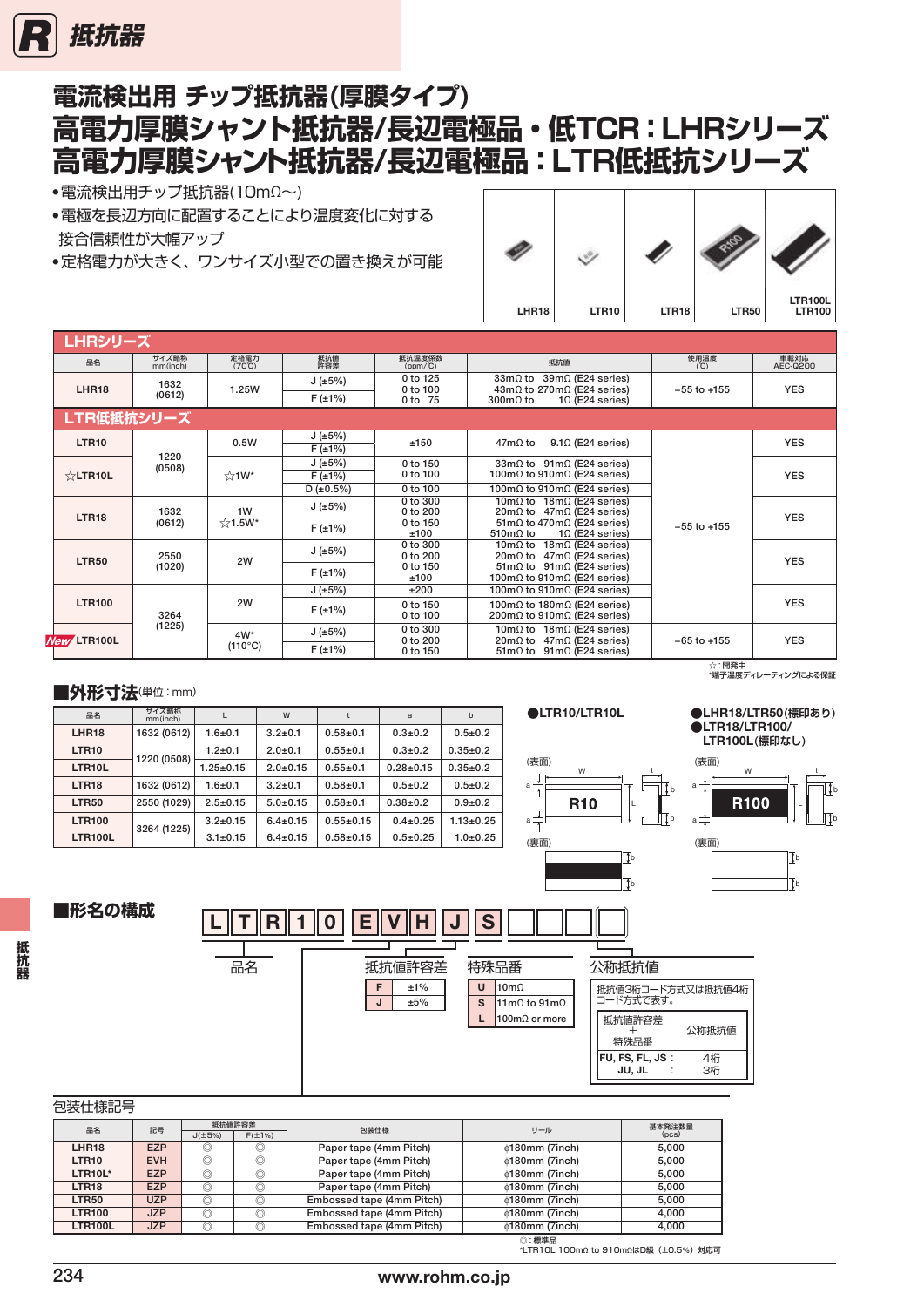### <span id="page-15-0"></span>**金属板シャント抵抗器/超低抵抗:PMRシリーズ 電流検出用 チップ抵抗器(金属板タイプ)**

●電流検出用チップ抵抗器:1mΩより対応

| - 电加强大山川ノ ノノ 北边 60 ・ ロ 124の ファッル<br>•トリミングレス構造により熱集中を避け、<br>表面温度上昇を低減<br>●抵抗体に特殊合金を採用し優れた |              |       |              |              |              |              |               |
|-------------------------------------------------------------------------------------------|--------------|-------|--------------|--------------|--------------|--------------|---------------|
| 温度特性を実現                                                                                   | <b>PMR01</b> | PMR03 | <b>PMR10</b> | <b>PMR18</b> | <b>PMR25</b> | <b>PMR50</b> | <b>PMR100</b> |
|                                                                                           |              |       |              |              |              |              |               |

| PMRシリーズ                   |                   |                       |                        |                      |                            |                 |                    |
|---------------------------|-------------------|-----------------------|------------------------|----------------------|----------------------------|-----------------|--------------------|
| 品名                        | サイズ略称<br>mm(inch) | 定格電力<br>(定格周囲温度70℃)   | 抵抗値許容差                 | 抵抗温度係数<br>$(ppm/^c)$ | 抵抗值<br>$(m\Omega)$         | 使用温度<br>(C)     | 車載対応<br>AEC-Q200   |
| <b>PMR01</b>              | 1005 (0402)       | 0.2W                  | J(±5%)                 | 0 to 200             | 10                         |                 | <b>YES</b>         |
| PMR03                     | 1608 (0603)       | 0.25W                 | J(±5%)<br>$F(\pm 1\%)$ | 0 to 150             | 10                         |                 | <b>YES</b>         |
| <b>PMR10</b>              | 2012 (0805)       | 0.5W                  | J(±5%)<br>$F(\pm 1\%)$ | ±150                 | 3, 4, 5, 6,<br>7, 8, 9, 10 |                 | <b>YES</b>         |
| <b>PMR18</b>              | 3216 (1206)       | 1W                    | J(±5%)<br>F(±1%)       | ±100                 | 3, 4, 5, 6,<br>7, 8, 9, 10 | $-55$ to $+155$ | <b>YES</b>         |
| <b>PMR25</b>              | 3225 (1210)       | 1W                    | J(±5%)<br>F(±1%)       | ±100                 | 2, 3, 4, 5                 |                 | <b>YES</b>         |
| <b>PMR50</b>              | 5025 (2010)       | 1W                    | J(±5%)<br>$F(\pm 1\%)$ | ±100                 | 3, 4, 5, 6,<br>7, 8, 9, 10 |                 | <b>YES</b>         |
| <b>PMR100</b>             | 6432 (2512)       | 2W                    | J(±5%)<br>F(±1%)       | ±150<br>±100         | 3, 4, 5, 6,<br>7, 8, 9, 10 |                 | <b>YES</b>         |
|                           | 定格電力アップPMRシリーズ    |                       |                        |                      |                            |                 |                    |
| 品名                        | サイズ略称<br>mm(inch) | 定格電力<br>(定格端子温度130°C) | 抵抗値許容差                 | 抵抗温度係数<br>$(ppm/^c)$ | 抵抗值<br>(m <sub>Ω</sub> )   | 使用温度<br>(C)     | 車載対応<br>AEC-0200   |
| New PMR10                 | 2012 (0805)       | $1W^*$                | J(±5%)<br>$F(\pm 1\%)$ | ±100                 | $\overline{2}$             | $-65$ to $+155$ | <b>YES</b>         |
| New PMR18                 | 3216 (1206)       | $1.5W^*$              | J(±5%)<br>F(±1%)       | ±100                 | 1, 2                       |                 | <b>YES</b>         |
| New PMR25                 | 3225 (1210)       | $2W^*$                | J(±5%)<br>F(±1%)       | ±75                  | -1                         |                 | <b>YES</b>         |
| New PMR50                 | 5025 (2010)       | $2W^*$                | J(±5%)<br>$F(\pm 1\%)$ | ±75                  | 1, 2                       | $-65$ to $+175$ | <b>YES</b>         |
| New PMR100<br>6432 (2512) | $3W^*$            | J(±5%)                | ±150                   | 1, 2                 |                            | <b>YES</b>      |                    |
|                           |                   |                       | $F(\pm 1\%)$           | ±75                  |                            |                 |                    |
|                           |                   |                       |                        |                      |                            |                 | *端子温度ディレーティングによる保証 |

| 大電流ジャンパータイプ   |                   |             |             |                 |                  |
|---------------|-------------------|-------------|-------------|-----------------|------------------|
| 品名            | サイズ略称<br>mm(inch) | 定格電流<br>(A) | 導通抵抗値       | 使用温度<br>(C)     | 車載対応<br>AEC-Q200 |
| <b>PMR01</b>  | 1005 (0402)       | 20.0        |             |                 | <b>YES</b>       |
| <b>PMR03</b>  | 1608 (0603)       | 22.4        |             |                 | <b>YES</b>       |
| <b>PMR10</b>  | 2012 (0805)       | 31.6        |             |                 | <b>YES</b>       |
| <b>PMR18</b>  | 3216 (1206)       | 38.7        | $0.5m0$ Max | $-55$ to $+155$ | <b>YES</b>       |
| <b>PMR25</b>  | 3225 (1210)       | 44.7        |             |                 | <b>YES</b>       |
| <b>PMR50</b>  | 5025 (2010)       | 50.0        |             |                 | <b>YES</b>       |
| <b>PMR100</b> | 6432 (2512)       | 63.2        |             |                 | <b>YES</b>       |

#### **■外形寸法**(単位:mm)

| 品名            | サイズ略称<br>mm(inch) |                | W             |                             | $\overline{a}$           | b                        | $\mathbf C$     |
|---------------|-------------------|----------------|---------------|-----------------------------|--------------------------|--------------------------|-----------------|
| <b>PMR01</b>  | 1005 (0402)       | $1.0 + 0.05$   | $0.5 + 0.05$  | $0.25 \pm 0.1$              |                          | $0.25 \pm 0.1$           |                 |
| <b>PMR03</b>  | 1608 (0603)       | $1.6 + 0.15$   | $0.8 + 0.15$  | $0.25 \pm 0.1$              |                          | $0.35 \pm 0.15$          |                 |
| <b>PMR10</b>  | 2012 (0805)       | $2.0 + 0.15$   | $1.2 + 0.15$  | 0.42 to 0.28*±0.15          | $\overline{\phantom{0}}$ | 0.75 to 0.35*±0.25       |                 |
| <b>PMR18</b>  | 3216 (1206)       | $3.2 \pm 0.15$ | $1.6 + 0.15$  | $0.44$ to $0.28*_{\pm}0.15$ | $\overline{\phantom{0}}$ | 1.20 to 0.5 $*$ +0.25    |                 |
| <b>PMR25</b>  | 3225 (1210)       | $3.2 \pm 0.2$  | $2.5 \pm 0.2$ | 0.52 to 0.32*±0.15          | $0.5 + 0.2$              | 1.00 to 0.8 $*_{\pm}0.2$ | $1.95 \pm 0.2$  |
| <b>PMR50</b>  | 5025 (2010)       | $5.0 + 0.2$    | $2.5 \pm 0.2$ | 0.52 to 0.32*±0.15          | $0.5 + 0.2$              | 1.85 to 0.9 $*_{\pm}0.2$ | $1.95 \pm 0.2$  |
| <b>PMR100</b> | 6432 (2512)       | $6.4 \pm 0.25$ | $3.2 + 0.25$  | $0.52$ to $0.32*$ ±0.15     | $0.5 \pm 0.25$           | 2.3 to 1.1 *±0.25        | $2.65 \pm 0.25$ |

\*抵抗値により異なります。詳しくはローム担当営業までお問い合わせください。





**■形名の構成**



| ムツ性ガル!                                  |                 |          |  |  |  |  |  |
|-----------------------------------------|-----------------|----------|--|--|--|--|--|
| 抵抗値3桁コード方式又は抵抗値4桁<br>コード方式ジャンパーは000で表す。 |                 |          |  |  |  |  |  |
| 抵抗値許容差                                  |                 | 公称抵抗值    |  |  |  |  |  |
| F<br>J                                  |                 | 4桁<br>3桁 |  |  |  |  |  |
| 抵抗值許容差<br>抵抗値<br>山級<br>F級               |                 |          |  |  |  |  |  |
| ジャンパー                                   | 000             |          |  |  |  |  |  |
| $1m\Omega$                              | 1L0             | 1L00     |  |  |  |  |  |
| 2m <sub>0</sub>                         | 2L <sub>0</sub> | 2L00     |  |  |  |  |  |
| 3m <sub>0</sub>                         | 3L <sub>0</sub> | 3L00     |  |  |  |  |  |
| 4m <sub>0</sub>                         | 4L <sub>0</sub> | 4L00     |  |  |  |  |  |
| 5m <sub>0</sub>                         | 5L <sub>0</sub> | 5L00     |  |  |  |  |  |
| 6m <sub>0</sub>                         | 6L <sub>0</sub> | 6L00     |  |  |  |  |  |
| 7m <sub>0</sub>                         | 7L <sub>0</sub> | 7L00     |  |  |  |  |  |
| $8m\Omega$                              | 8L <sub>0</sub> | 8L00     |  |  |  |  |  |
| 9m <sub>0</sub>                         | 9L <sub>0</sub> | 9L00     |  |  |  |  |  |
| $10m\Omega$                             | 10L             | 10L0     |  |  |  |  |  |

| 包装仕様記号 |
|--------|
|        |

| 品名            | 記号         | 抵抗值許容差         |              | 包装仕様                                       | リール                                   | 基本発注数量 |  |  |  |
|---------------|------------|----------------|--------------|--------------------------------------------|---------------------------------------|--------|--|--|--|
|               |            | $J(\pm 5\%)$   | $F(\pm 1\%)$ |                                            |                                       | (DCS)  |  |  |  |
| <b>PMR01</b>  | <b>ZZP</b> |                |              | Embossed tape (2mm Pitch)                  | $\phi$ 180mm (7inch)                  | 10.000 |  |  |  |
| <b>PMR03</b>  | <b>EZP</b> | $\circledcirc$ |              | Paper tape (4mm Pitch)                     | $\phi$ 180mm (7inch)                  | 5.000  |  |  |  |
| <b>PMR10</b>  | <b>EZP</b> | O              |              | Paper tape (4mm Pitch)                     | $\phi$ 180mm (7inch)                  | 5.000  |  |  |  |
| <b>PMR18</b>  | <b>EZP</b> | $\circledcirc$ |              | Paper tape (4mm Pitch)                     | $\phi$ 180mm (7inch)                  | 5,000  |  |  |  |
| <b>PMR25</b>  | <b>HZP</b> | $\circledcirc$ |              | Embossed tape (4mm Pitch)                  | $\phi$ 180mm (7inch)                  | 2.000  |  |  |  |
| <b>PMR50</b>  | <b>HZP</b> | $\circledcirc$ |              | Embossed tape (4mm Pitch)                  | ⊕180mm (7inch)                        | 2.000  |  |  |  |
| <b>PMR100</b> | <b>HZP</b> |                |              | Embossed tape (4mm Pitch)   0180mm (7inch) |                                       | 2.000  |  |  |  |
|               |            |                |              |                                            | リール(@180mm): JEITA規格「EIAJ ET-7200B」準拠 |        |  |  |  |

リール(φ Γε<br>◎:標準品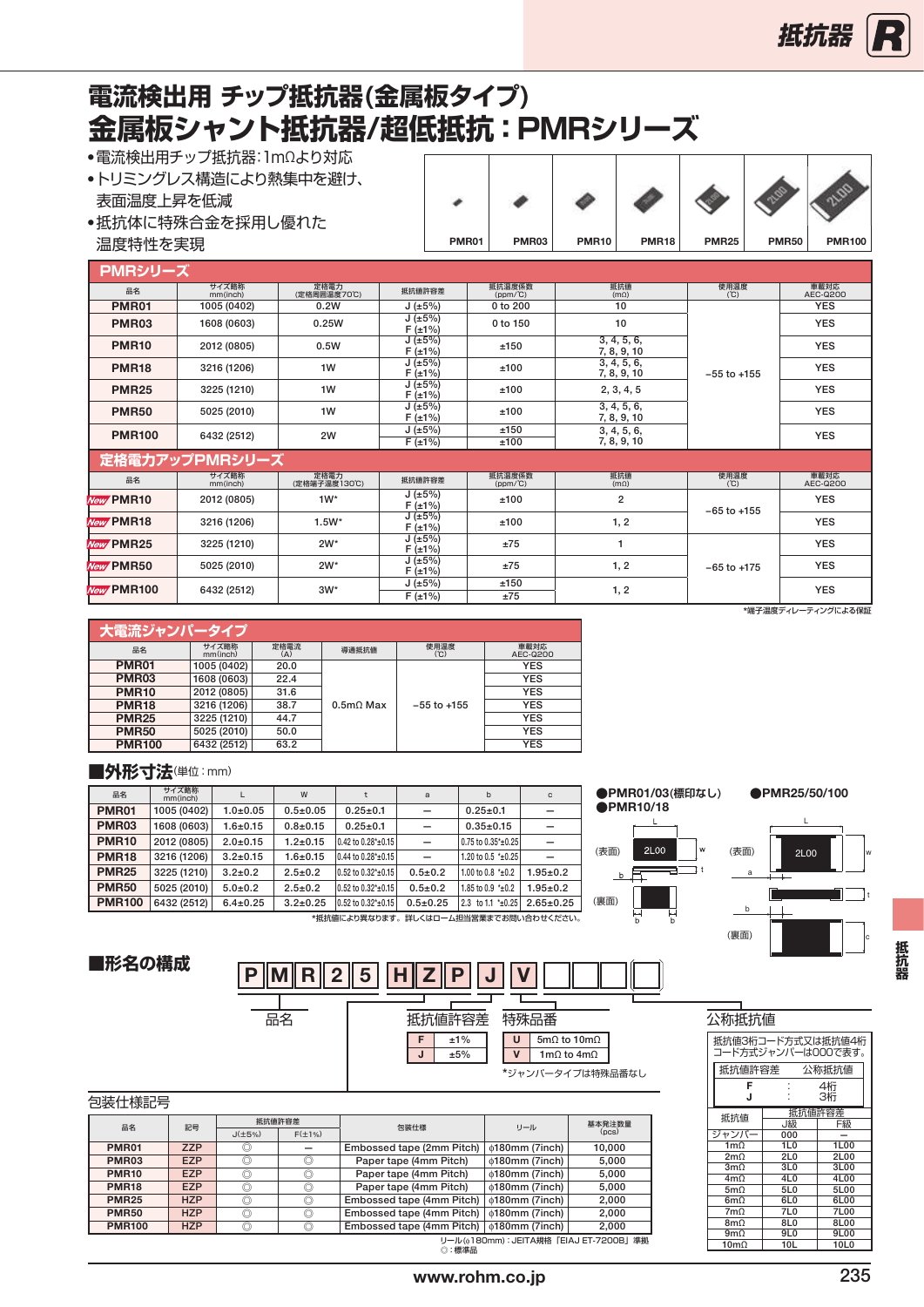<span id="page-16-0"></span>

# **電流検出用 チップ抵抗器(金属板タイプ) 金属板シャント抵抗器/長辺電極品・超低抵抗:PMLシリーズ**

●超低抵抗値をラインアップ:0.5mΩより対応

- ●長辺電極形状の採用により、接合信頼性や放熱性を向上
- ●トリミングレス構造により熱集中を避け、表面温度上昇を低減



| PMLシリーズ       |                   |                         |                         |                      |                         |                    |                  |            |
|---------------|-------------------|-------------------------|-------------------------|----------------------|-------------------------|--------------------|------------------|------------|
| 品名            | サイズ略称<br>mm(inch) | 定格電力<br>$(70^{\circ}C)$ | 抵抗値許容差                  | 抵抗温度係数<br>$(ppm/^c)$ | 抵抗值<br>$(m\Omega)$      | 使用温度<br>(C)        | 車載対応<br>AEC-Q200 |            |
| <b>PML10</b>  | 1220<br>(0508)    | 0.66W<br>(2/3W)         | J(±5%)<br>$G (\pm 2\%)$ | ±200                 | 1.0, 1.5, 2.0, 2.5      |                    | <b>YES</b>       |            |
| <b>PML18</b>  | 1632<br>(0612)    | 1W                      | J(±5%)<br>G(±2%)        | ±150                 | 0.5, 1.0, 1.5, 2.0, 2.5 | $-55$ to $+155$    | <b>YES</b>       |            |
| <b>PML50</b>  | 2550<br>(1020)    | 2W                      | J(±5%)                  | ±150                 | 0.5                     |                    | <b>YES</b>       |            |
|               |                   |                         |                         | ±100                 | 2.2                     |                    |                  |            |
| <b>PML100</b> | 3264<br>(1225)    | 2W                      | $(3W at 25^{\circ}C)$   |                      | ±100                    | 1.0, 1.5, 2.0, 2.2 |                  | <b>YES</b> |
|               |                   | 2W                      | J(±5%)                  | ±150                 | 0.5                     |                    |                  |            |

#### **■外形寸法**(単位:mm)

| 品名            | サイズ略称<br>mm(inch) |                | W              |                           | a               | b                        |
|---------------|-------------------|----------------|----------------|---------------------------|-----------------|--------------------------|
| <b>PML10</b>  | 1220 (0508)       | $1.2 \pm 0.15$ | $2.0 + 0.15$   | 0.42 to 0.28<br>±0.15     |                 | 0.45 to 0.35<br>±0.25    |
| <b>PML18</b>  | 1632 (0612)       | $1.6 + 0.15$   | $3.2 \pm 0.15$ | 0.42 to 0.28*<br>±0.15    |                 | 0.55 to 0.35<br>±0.25    |
| <b>PML50</b>  | 2550 (1020)       | $2.6 \pm 0.20$ | $5.0 + 0.2$    | $0.5$ to $0.36*$<br>±0.15 | $0.4 \pm 0.2$   | $0.75$ to $0.7*$<br>±0.2 |
| <b>PML100</b> | 3264 (1225)       | $3.2 \pm 0.25$ | $6.4 \pm 0.25$ | $0.5$ to $0.36*$<br>±0.15 | $0.45 \pm 0.25$ | $0.9$ to $0.7*$<br>±0.25 |

\*抵抗値により異なります。詳しくはローム担当営業までお問い合わせください。







**■形名の構成**



#### $\overline{H}$

| 巴衣山冰山了            |            |                |                |                           |                                                   |        |
|-------------------|------------|----------------|----------------|---------------------------|---------------------------------------------------|--------|
| 品名                |            | 抵抗値許容差         |                | 包装仕様                      | リール                                               | 基本発注数量 |
|                   | 記号         | $J(\pm 5\%)$   | $G(\pm 2\%)$   |                           |                                                   | (DCS)  |
| PML <sub>10</sub> | <b>EZP</b> | $\circledcirc$ | $\circledcirc$ | Paper tape (4mm Pitch)    | $\phi$ 180mm (7inch)                              | 5.000  |
| <b>PML18</b>      | <b>EZP</b> | $\circledcirc$ | $\circledcirc$ | Paper tape (4mm Pitch)    | $\phi$ 180mm (7inch)                              | 5.000  |
| <b>PML50</b>      | <b>HZP</b> | $\circledcirc$ |                | Embossed tape (4mm Pitch) | $\phi$ 180mm (7inch)                              | 2.000  |
| <b>PML100</b>     | <b>HZP</b> | $\circledcirc$ |                | Embossed tape (4mm Pitch) | $\phi$ 180mm (7inch)                              | 2.000  |
|                   |            |                |                |                           | <b>II—II.(^100mm): IEITA坦埃「EIA I ET 7900DI 谁伽</b> |        |

)mm) : JEITA規格「EIAJ ET-720 つール(φτα<br>◎:標準品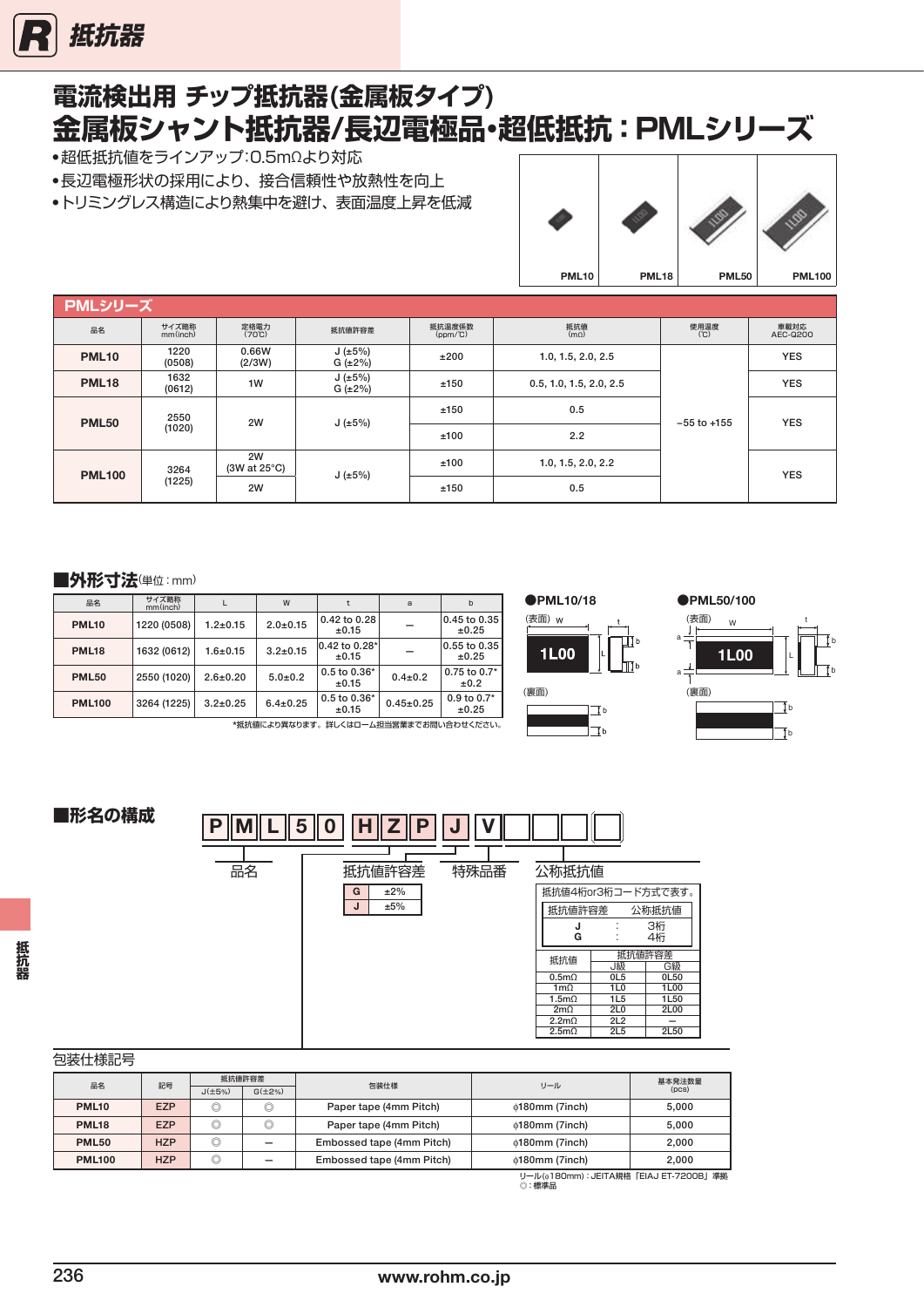### <span id="page-17-0"></span>**高電力金属板シャント抵抗器/超低抵抗:PSRシリーズ 電流検出用 チップ抵抗器(金属板タイプ)**

●3W~15Wクラスの大電力

●超低抵抗値をラインアップ:0.1mΩより対応

●優れた温度特性

●凸型形状を採用 PSR100 PSR400 PSR500

#### **定格電力アップPSRシリーズ**

|               | <b>ル悄电刀</b> アツノビDHンリー人   |                                             |              |                              |                      |                 |                  |
|---------------|--------------------------|---------------------------------------------|--------------|------------------------------|----------------------|-----------------|------------------|
| 品名            | サイズ略称<br>mm(inch)        | 定格電力<br>(定格端子温度)                            | 抵抗值許容差       | 抵抗温度係数*<br>$(ppm/^{\circ}C)$ | 抵抗值<br>$\frac{1}{2}$ | 使用温度<br>(℃)     | 車載対応<br>AEC-0200 |
|               |                          |                                             |              | $0$ to $+150$                | 0.3                  |                 |                  |
|               |                          | 8W (75°C), 4W (140°C)                       |              | $0$ to $+115$                | 0.5                  |                 |                  |
| <b>PSR100</b> | 6432<br>(2512)           |                                             | $F(\pm 1\%)$ | $0$ to $+100$                | 1.0                  |                 | <b>YES</b>       |
|               |                          | 6W (75°C), 4W (140°C)                       |              | $0 to +50$                   | 2.0                  |                 |                  |
|               |                          | 4W (75°C), 3W (140°C)                       |              | $0 to +50$                   | New/3.0              |                 |                  |
|               |                          | 12W (75°C), 5W (130°C)                      |              | $125 + 50$                   | 0.2                  |                 |                  |
|               | $10\times 5.2$<br>(3921) | $10W (75^{\circ}C)$ , 5W (130 $^{\circ}C$ ) | $F(\pm 1\%)$ | $0$ to $+100$                | New/0.3              | $-65$ to $+175$ | <b>YES</b>       |
| <b>PSR400</b> |                          | $10W (75^{\circ}C)$ , 5W (130 $^{\circ}C$ ) |              | $0$ to $+100$                | 0.5                  |                 |                  |
|               |                          | 8W (75°C), 5W (130°C)                       |              | $0 to +75$                   | 1.0                  |                 |                  |
|               |                          | 6W (75°C), 4W (115°C)                       |              | $0$ to $+75$                 | New/2.0              |                 |                  |
|               |                          | 5W (70°C), 3W (115°C)                       |              | $0$ to $+75$                 | 3.0                  |                 |                  |
|               |                          | 15W (75°C), 10W (120°C)                     |              | $200+50$                     | 0.1                  |                 |                  |
|               |                          | 15W (75°C), 10W (120°C)                     |              | $0$ to $+100$                | New/0.2              |                 |                  |
|               |                          | 10W (75°C), 7W (120°C)                      |              | $0$ to $+100$                | New/0.3              |                 |                  |
| <b>PSR500</b> | 15×7.75<br>(5931)        | 10W (75°C), 7W (120°C)                      | $F(\pm 1\%)$ | $0$ to $+100$                | New/0.4              |                 | <b>YES</b>       |
|               |                          | 10W (75°C), 7W (120°C)                      |              | $0 to +100$                  | 0.5                  |                 |                  |
|               |                          | $10W (75^{\circ}C)$ , 6W (120 $^{\circ}C$ ) |              | $0 to +75$                   | 1.0                  |                 |                  |
|               |                          | 7W (70°C), 4W (115°C)                       |              | $0 to +75$                   | 2.0                  |                 |                  |

\*(+20℃to+175℃)

#### ■外形寸法(単位:mm)

| 品名            | 抵抗值              | L               | W               | t               | H               | b              |
|---------------|------------------|-----------------|-----------------|-----------------|-----------------|----------------|
|               | $0.3m\Omega$     |                 |                 | $1.45 \pm 0.15$ |                 |                |
|               | $0.5m\Omega$     |                 |                 | $1.15 \pm 0.15$ |                 |                |
| <b>PSR100</b> | $1.0m\Omega$     | $6.35 \pm 0.15$ | $3.05 \pm 0.25$ | $0.75 + 0.15$   | $0.35 \pm 0.15$ | $1.12 \pm 0.3$ |
|               | $2.0m\Omega$     |                 |                 | $1.00 + 0.15$   |                 |                |
|               | 3.0 <sub>m</sub> |                 |                 | $0.75 \pm 0.15$ |                 |                |
|               | $0.2m\Omega$     |                 |                 | $1.9 + 0.15$    |                 |                |
|               | $0.3m\Omega$     |                 |                 | $1.85 \pm 0.15$ |                 | $2.0 + 0.6$    |
| <b>PSR400</b> | $0.5m\Omega$     | 10±0.3          | $5.2 \pm 0.3$   | $1.3 + 0.15$    | $0.5 + 0.15$    |                |
|               | $1.0m\Omega$     |                 |                 | $0.9 + 0.15$    |                 |                |
|               | $2.0m\Omega$     |                 |                 | $1.1 \pm 0.15$  |                 |                |
|               | 3.0 <sub>m</sub> |                 |                 | $0.9 + 0.15$    |                 |                |
|               | $0.1m\Omega$     |                 |                 | $1.96 \pm 0.15$ |                 | $4.6 + 0.6$    |
|               | $0.2m\Omega$     |                 |                 | $1.85 \pm 0.15$ |                 |                |
|               | $0.3m\Omega$     |                 |                 | $1.4 \pm 0.15$  |                 |                |
| <b>PSR500</b> | $0.4m\Omega$     | 15±0.3          | $7.75 \pm 0.3$  | $1.15 \pm 0.15$ | $0.5 + 0.15$    | $4.0 \pm 0.6$  |
|               | $0.5m\Omega$     |                 |                 | $1.05 \pm 0.15$ |                 |                |
|               | $1.0m\Omega$     |                 |                 | $1.35 \pm 0.15$ |                 |                |
|               | $2.0m\Omega$     |                 |                 | $0.9 + 0.15$    |                 |                |

#### ●PSR100/400/500





公称抵抗値

抵抗値4桁コード方式で表す。 抵抗値許容差 公称抵抗値 F : 4桁 抵抗値 F級<br>0.1m $\Omega$  0L10  $0.1mΩ$  0L10<br>  $0.2mΩ$  0L20<br>  $0.3mΩ$  0L30  $\begin{array}{c|c}\n 0.2 \text{m}\Omega & 0 \text{L}20 \\
\hline\n 0.3 \text{m}\Omega & 0 \text{L}30\n \end{array}$  $\begin{array}{c|c}\n 0.4 \text{mA} \\
\hline\n 0.5 \text{mA}\n \end{array}$  0L40  $\begin{array}{c|c} 1.0\text{m}\Omega & 1\text{L}00 \ \hline 2.0\text{m}\Omega & 2\text{L}00 \ \hline 3.0\text{m}\Omega & 3\text{L}00 \end{array}$ 

抵抗器

| S<br>P<br>R |          |   |              |   |               |  |
|-------------|----------|---|--------------|---|---------------|--|
| 品名          | 抵抗値許容差   |   | 特殊品番         |   |               |  |
|             | ±1%<br>F | в | $0.1m\Omega$ | F | $0.5m\Omega$  |  |
|             |          | C | $0.2m\Omega$ | н | 1.0m $\Omega$ |  |
|             |          | D | $0.3m\Omega$ | J | $2.0m\Omega$  |  |
|             |          | E | $0.4m\Omega$ | L | $3.0m\Omega$  |  |

| 包装仕様記号 |  |
|--------|--|
|--------|--|

**■形名の構成**

| ビセンエントロー      |            |                |                            |                                      |        |
|---------------|------------|----------------|----------------------------|--------------------------------------|--------|
| 品名            | 記号         | 抵抗值許容差         | 包装仕様                       | リール                                  | 基本発注数量 |
|               |            | $F(\pm 1\%)$   |                            |                                      | (DCS)  |
| <b>PSR100</b> | <b>KTQ</b> | $\circledcirc$ | Embossed tape (8mm Pitch)  | 0330mm (13inch)                      | 5.000  |
| <b>PSR400</b> | <b>ITQ</b> | $\circledcirc$ | Embossed tape (8mm Pitch)  | $\phi$ 330mm (13inch)                | 3.000  |
| <b>PSR500</b> | <b>HTQ</b> | $\circledcirc$ | Embossed tape (12mm Pitch) | <b>¢330mm (13inch)</b>               | 2.000  |
|               |            |                | ◎ : 標淮品                    | リール(@330mm):JEITA規格「EIAJ ET-7200B」準拠 |        |

◎:標準品 リール(ϕ330mm):JEITA規格「EIAJET-7200B」準拠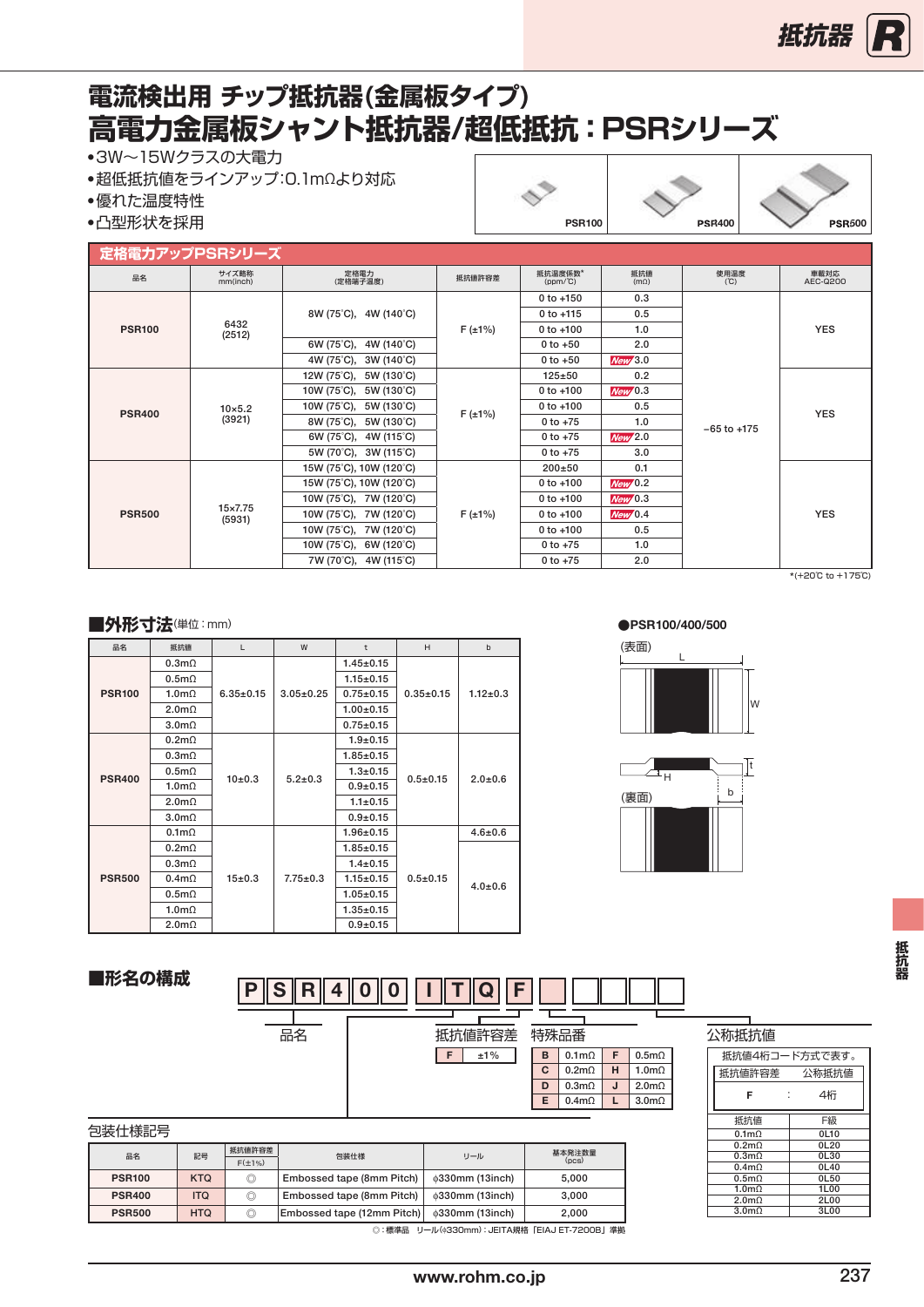<span id="page-18-0"></span>

# **電流検出用 チップ抵抗器(金属板タイプ) 高電力金属板シャント抵抗器:GMRシリーズ**

- 3W~10Wクラスの大電力
- 優れた放熱性能
- 優れた温度特性
- 5mΩ〜220mΩの範囲でラインアップ



|                              | GMRシリーズ    |                                 |                  |              |                               |                                              |                 |                  |  |
|------------------------------|------------|---------------------------------|------------------|--------------|-------------------------------|----------------------------------------------|-----------------|------------------|--|
|                              | 品名         | サイズ略称<br>mm(inch)               | 定格電力<br>(定格端子温度) | 抵抗値許容差       | 抵抗温度係数*1<br>$(ppm/^{\circ}C)$ | 抵抗値範囲                                        | 使用温度<br>(C)     | 車載対応<br>AEC-0200 |  |
|                              |            | 4W (90°C),<br>5025<br>New GMR50 |                  | $F(\pm 1\%)$ | $0 to +25$                    | $5m\Omega$                                   |                 | <b>YES</b>       |  |
|                              |            | (2010)                          | 3W (110°C)       |              | ±25                           | 10m $\Omega$ to 220m $\Omega$ (E24 series)*2 |                 |                  |  |
|                              | New GMR100 | 6432                            | 7W (70°C),       |              | $0$ to $+25$                  | $5m\Omega$                                   | $-65$ to $+170$ | <b>YES</b>       |  |
|                              |            | (2512)<br>5W (110°C)            |                  | $F(\pm 1\%)$ | ±20                           | 10m $\Omega$ to 220m $\Omega$ (E24 series)*2 |                 |                  |  |
| <b>GMR320</b><br><b>New/</b> |            | 7142                            | 10W (70°C),      | $F(\pm 1\%)$ | $0$ to $+25$                  | $5m\Omega$                                   |                 | <b>YES</b>       |  |
|                              |            | (2817)<br>7W (110°C)            |                  |              | ±25                           | 10m $\Omega$ to 100m $\Omega$ (E24 series)*2 |                 |                  |  |

\*1 (+20℃ to +60℃ ) \*2 抵抗値ごとに開発スケジュールが異なります。別途お問い合わせください。

#### ■外形寸法(単位:mm)

| 品名            | サイズ略称<br>mm(inch) |                 | W               |             | b               |
|---------------|-------------------|-----------------|-----------------|-------------|-----------------|
| <b>GMR50</b>  | 5025<br>(2010)    | $5.00+0.25$     | $2.50+0.25$     | $0.40+0.15$ | $2.05 \pm 0.25$ |
| <b>GMR100</b> | 6432<br>(2512)    | $6.40 \pm 0.25$ | $3.20 \pm 0.25$ | $0.40+0.15$ | $2.75 \pm 0.25$ |
| <b>GMR320</b> | 7142<br>(2817)    | $7.10 \pm 0.25$ | $4.20 \pm 0.25$ | $0.40+0.15$ | $3.10 \pm 0.25$ |





### **■形名の構成**

|    |                                                                                            | в           |        |                            |                                     |                          |  |
|----|--------------------------------------------------------------------------------------------|-------------|--------|----------------------------|-------------------------------------|--------------------------|--|
| 品名 | 特殊品番①                                                                                      | シリーズ外品<br>A |        | 特殊品番2                      | 公称抵抗值                               |                          |  |
|    | *GMR50, GMR320                                                                             |             | Α      | 10mΩ, 100mΩ                | 抵抗値4桁コード方式で表す。                      |                          |  |
|    | <b>JA</b><br>$5m\Omega$                                                                    |             | D      | 5m $\Omega$                | 抵抗値許容差<br>F                         | 公称抵抗值<br>4桁              |  |
|    | <b>JB</b><br>10m $\Omega \le R < 100$ m $\Omega$<br><b>JC</b><br>$\geq 100 \text{m}\Omega$ | 抵抗值許容差      | E<br>G | 15mΩ, 150mΩ<br>$18m\Omega$ |                                     |                          |  |
|    | *GMR100<br>F<br>±1%                                                                        |             |        | $22m\Omega$ , $220m\Omega$ | 抵抗値<br>$5m\Omega$                   | F級<br>5L00               |  |
|    | <b>TA</b><br>$5m\Omega$                                                                    |             | K      | $27m\Omega$                | $10 \text{m}\Omega$                 | 10L0                     |  |
|    | <b>TB</b><br>10m $\Omega \le R < 100$ m $\Omega$                                           |             | M      | $33m\Omega$                | $15m\Omega$<br>$22m\Omega$          | R015<br>R022             |  |
|    | <b>TC</b><br>$\geq 100 \text{m}\Omega$                                                     |             | Q      | $47m\Omega$                | $33m\Omega$                         | R033                     |  |
|    |                                                                                            |             | U      | $68m\Omega$                | $47m\Omega$                         | R047                     |  |
|    |                                                                                            |             | W      | $82m\Omega$                | $68m\Omega$<br>$100 \text{m}\Omega$ | R068<br>R <sub>100</sub> |  |
|    |                                                                                            |             |        |                            | $150 \text{m}\Omega$                | R <sub>150</sub>         |  |
|    |                                                                                            |             |        |                            | $220m\Omega$                        | R220                     |  |

#### 包装仕様記号

**抵抗器**

抵抗婴

| ____________  |    |              |                           |                |        |  |
|---------------|----|--------------|---------------------------|----------------|--------|--|
| 品名            | 記号 | 抵抗値許容差       | 包装仕様                      | リール            | 基本発注数量 |  |
|               |    | $F(\pm 1\%)$ |                           |                | (pcs)  |  |
| <b>GMR50</b>  |    | O            | Embossed tape (4mm Pitch) | $\phi$ 180mm   | 2,000  |  |
| <b>GMR100</b> | н  | O            | Embossed tape (8mm Pitch) | $\phi$ 180mm   | 2.000  |  |
| <b>GMR320</b> | н  | O            | Embossed tape (8mm Pitch) | $\delta$ 180mm | 2.000  |  |
|               |    |              |                           |                | :標準品   |  |